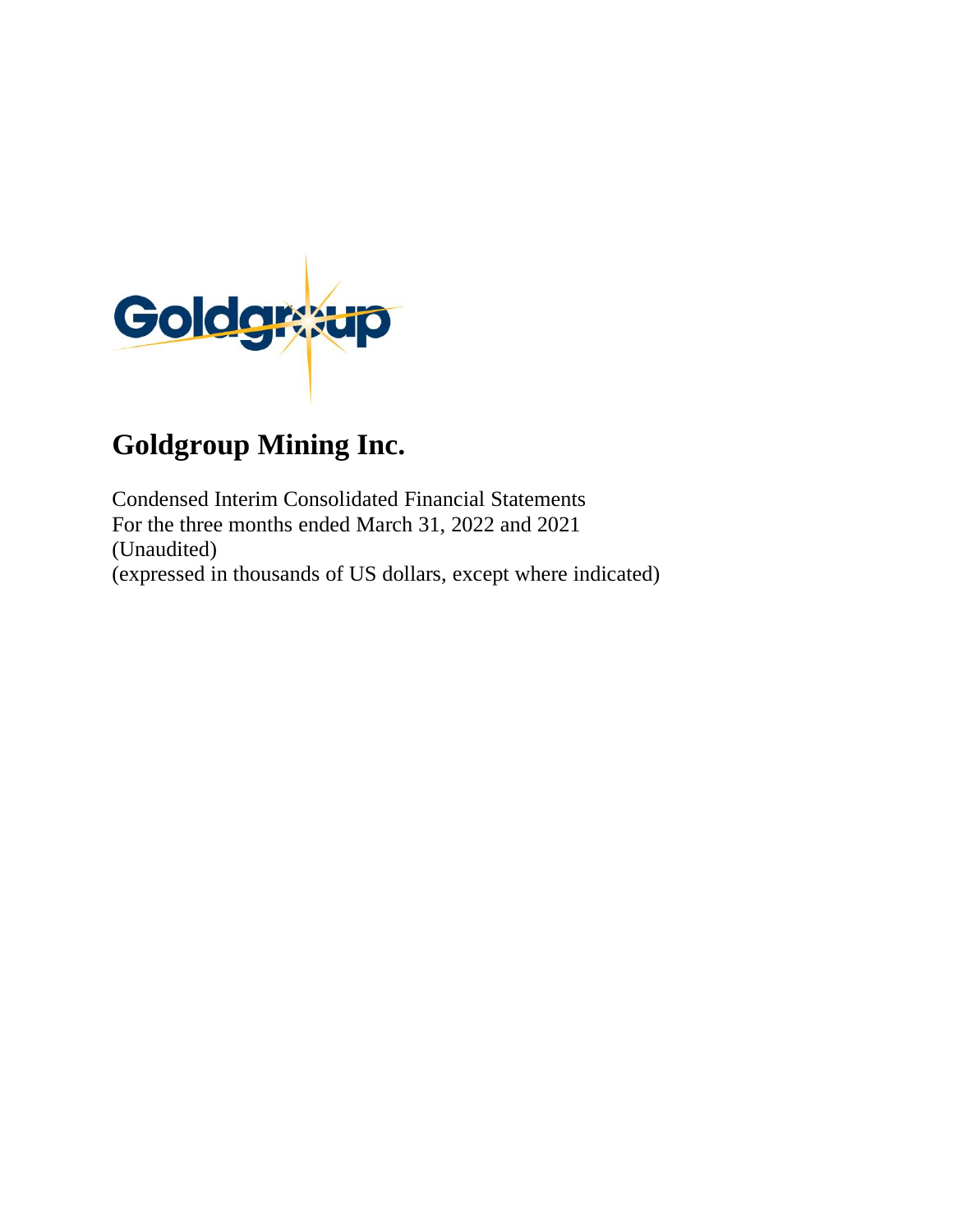# **Goldgroup Mining Inc.** Condensed Interim Consolidated Statements of Financial Position

(amounts expressed in thousands of US dollars, except where indicated - Unaudited)

|                                                         | <b>Note</b>    |     | March 31,  | December 31, |
|---------------------------------------------------------|----------------|-----|------------|--------------|
|                                                         |                |     | 2022       | 2021         |
| <b>Assets</b>                                           |                |     |            |              |
| <b>Current assets</b>                                   |                |     |            |              |
| Cash and cash equivalents                               | 5              | I\$ | 1,301      | \$<br>948    |
| Other receivables and prepaid expenses                  | $\overline{4}$ |     | 1,315      | 1,624        |
| Investments                                             | 5,7            |     |            | 692          |
| Inventory                                               | 6              |     | 686        | 762          |
|                                                         |                |     | 3,302      | 4,026        |
| Receivables                                             | $\overline{4}$ |     | 1,909      | 1,823        |
| Property, plant and equipment                           | 8              |     | 1,752      | 1,385        |
| Right of use asset                                      | 13             |     | 149        | 165          |
| Mineral property                                        | 10             |     | 970        | 1,008        |
| Exploration and evaluation property                     | 11             |     | 3,588      | 2,465        |
| Total assets                                            |                | \$  | 11,670     | \$<br>10,872 |
| <b>Liabilities</b>                                      |                |     |            |              |
| <b>Current liabilities</b>                              |                |     |            |              |
| Accounts payable and accrued liabilities                | 5              | \$  | 8,239      | \$<br>6,537  |
| Tax payable                                             |                |     | 3          | 3            |
| Current lease liability                                 | 5,13           |     | 56         | 56           |
| Decommissioning obligation                              |                |     | 313        | 313          |
| Loan payable                                            | 5,12           |     | 1,212      | 982          |
|                                                         |                |     | 9,823      | 7,891        |
| Warrant liability                                       | 5,14           |     | 155        | 255          |
| Loan payable                                            | 5,12           |     | 403        | 589          |
| Lease liability                                         | 13             |     | 97         | 112          |
| Decommissioning obligation                              |                |     | 2,240      | 2,236        |
| <b>Total liabilities</b>                                |                |     | 12,718     | 11,083       |
| Shareholders' equity (deficiency)                       |                |     |            |              |
| Share capital                                           | 15             |     | 134,551    | 134,551      |
| Contingent share consideration                          | 20             |     | 3,305      | 3,305        |
| Reserves                                                |                |     | 8,333      | 8,271        |
| Deficit                                                 |                |     | (147, 237) | (146, 338)   |
| Total shareholders' equity (deficiency)                 |                |     | (1,048)    | (211)        |
| Total liabilities and shareholders' equity (deficiency) |                | \$  | 11,670     | \$<br>10,872 |

*Nature of operations and going concern (note 1) Commitments (note 20)*

**Approved by the Board of Directors**

\_\_\_\_\_\_\_\_\_\_\_"Javier Reyes"\_\_\_\_\_\_\_\_\_\_\_\_\_ Director \_\_\_\_\_\_\_\_\_"Corry Silbernagel"\_\_\_\_\_\_\_\_\_\_ Director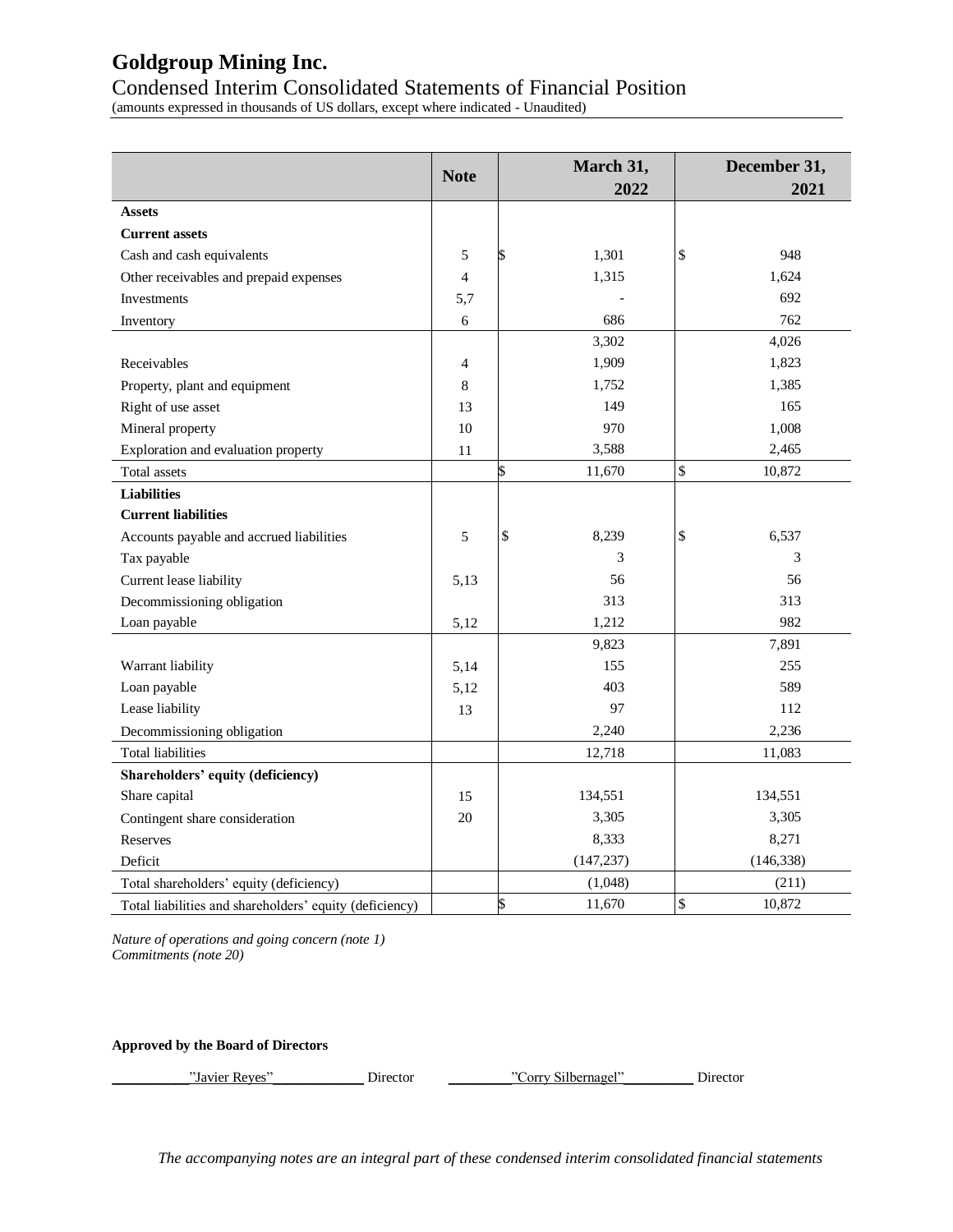# **Goldgroup Mining Inc.**

### Condensed Interim Consolidated Statements of Loss and Comprehensive Loss

For the three months ended March 31,

(amounts expressed in thousands of US dollars, except where indicated - Unaudited)

|                                                                 | <b>Note</b> | 2022              | 2021    |        |
|-----------------------------------------------------------------|-------------|-------------------|---------|--------|
| <b>Revenue</b>                                                  |             |                   |         |        |
| Gold sales                                                      |             | \$<br>525 \$      |         | 7,149  |
| Silver sales                                                    |             | 27                |         | 200    |
| <b>Cost of operation</b>                                        |             | 552               |         | 7.349  |
| Cost of sales                                                   | 17          | (974)             | (6,183) |        |
| Depreciation and depletion                                      |             | (54)              |         | (633)  |
|                                                                 |             | (476)             |         | 533    |
| Depreciation                                                    | 8,13        | (16)              |         | (27)   |
| Share-based compensation                                        | 15,16       | (62)              |         | (23)   |
| General and administrative                                      |             | (319)             |         | (281)  |
| Salary and consulting                                           | 16          | (132)             |         | (130)  |
| Professional fees                                               | 16          | (286)             |         | (291)  |
| Unrealized gain on investments                                  | $\tau$      | $\mathfrak{D}$    |         | 57     |
| Finance cost                                                    | 18          | (56)              |         | (55)   |
| Unrealized derivative gain - warrant liability                  | 14          | 100               |         | 7      |
| Foreign exchange gain                                           |             | 69                |         | 8      |
| Other income                                                    |             | 316               |         | 27     |
| Income (loss) before income taxes                               |             | (860)             |         | (175)  |
| Income taxes expense – current                                  |             | (39)              |         | (239)  |
| Loss for the period                                             |             | (899)             |         | (414)  |
| Loss per share - basic & diluted                                |             | \$<br>$(0.00)$ \$ |         | (0.00) |
| Weighted average shares outstanding $(000's)$ – basic & diluted |             | 211,804           | 211,804 |        |
| Total shares issued and outstanding (000's)                     |             | 211,804           | 211,804 |        |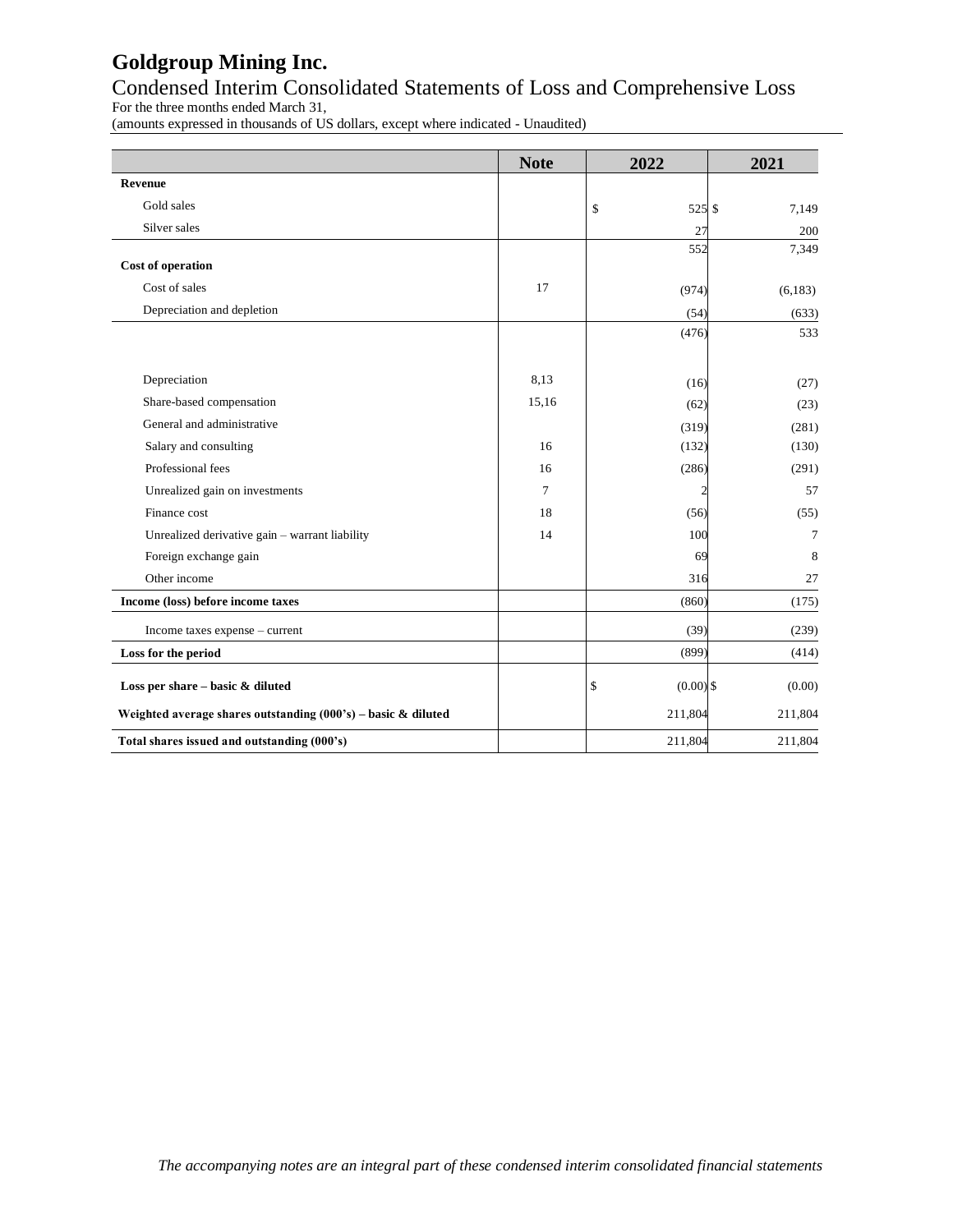### **Goldgroup Mining Inc.** Condensed Interim Consolidated Statements of Cash Flows For the period ended March 31,

(amounts expressed in thousands of US dollars, except where indicated - Unaudited)

|                                                       | <b>Notes</b>   | 2022        | 2021        |
|-------------------------------------------------------|----------------|-------------|-------------|
| Cash provided by (used in) operating activities       |                |             |             |
| Loss for the period                                   |                | \$<br>(899) | \$<br>(414) |
| Items not affecting cash:                             |                |             |             |
| Depreciation                                          | 8.13           | 32          | 237         |
| Depletion                                             | 10             | 38          | 356         |
| Share-based compensation                              | 15             | 62          | 23          |
| Unrealized foreign exchange loss (gain)               |                | 2           | (16)        |
| Finance cost                                          | 18             | 44          | 45          |
| Decommissioning obligation accretion                  | 18             | 4           | 4           |
| Unrealized derivative gain - warrant liability        | 14             | (100)       | (7)         |
| Unrealized gain on investments                        | $\tau$         | (2)         | (57)        |
| Accretion on lease liability                          | 13             | 6           | 3           |
| Change in non-cash operating working capital:         |                |             |             |
| Decrease in other receivables and prepaid expenses    |                | 222         | 483         |
| Decrease in inventory                                 |                | 77          | 654         |
| Increase (decrease) in tax payable                    |                | (3)         | 88          |
| Increase in accounts payable and accrued liabilities  |                | 1,705       | 211         |
|                                                       |                | 1,188       | 1,610       |
| Cash flows provided by (used in) financing activities |                |             |             |
| Lease payments                                        | 13             | (21)        | (31)        |
| Repayment of interest on Accendo loan                 | 12             |             | (46)        |
|                                                       |                | (21)        | (77)        |
| Cash flows provided by (used in) investing activities |                |             |             |
| Purchase of property, plant and equipment             | 8              | (490)       | (449)       |
| Proceeds from sale of investments                     | $\overline{7}$ | 694         |             |
| Recovery from exploration property sales              | 11             | 4,760       |             |
| Exploration and evaluation property                   |                | (5,778)     |             |
|                                                       |                | (814)       | (449)       |
| Increase (decrease) in cash and cash equivalents      |                | 353         | 1,084       |
| Cash and cash equivalents - beginning of period       |                | 948         | 582         |
| Cash and cash equivalents - end of period             |                | \$<br>1,301 | 1.666<br>S. |

Supplemental cash flow information (note 22)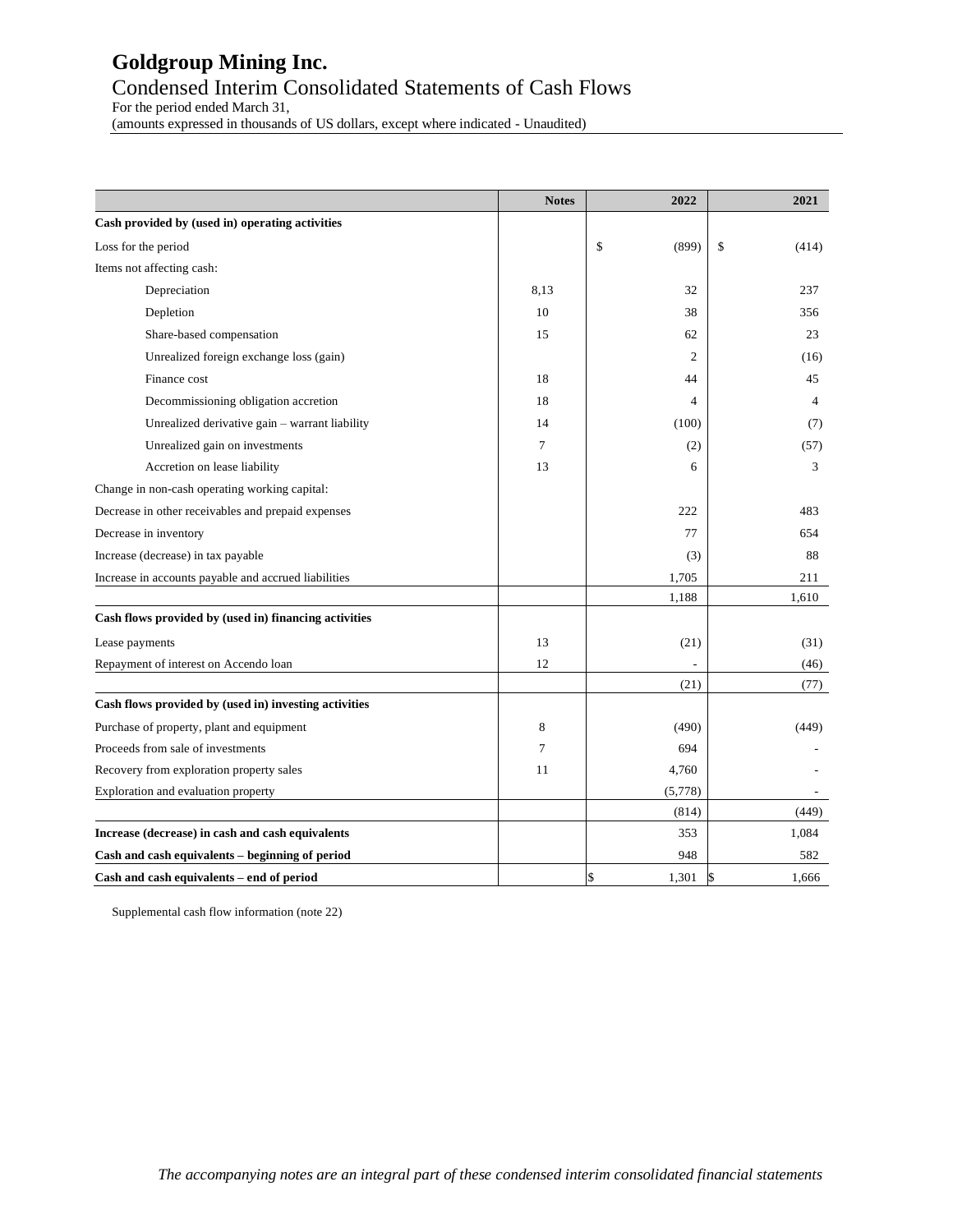# **Goldgroup Mining Inc.**

### Condensed Interim Consolidated Statement of Changes in Shareholders' Equity (amounts expressed in thousands of US dollars, except where indicated - Unaudited)

|                                  | <b>Notes</b> | <b>Shares</b><br>(000)   |                         | <b>Share</b><br>capital  | <b>Contingent</b><br>shares<br>(Note 20) |      | <b>Share based</b><br>compensation<br>reserves | <b>Foreign currency</b><br>translation<br>reserves | <b>Investment</b><br>revaluation<br>reserves |               | <b>Deficit</b>           |               | <b>Total equity</b> |
|----------------------------------|--------------|--------------------------|-------------------------|--------------------------|------------------------------------------|------|------------------------------------------------|----------------------------------------------------|----------------------------------------------|---------------|--------------------------|---------------|---------------------|
|                                  |              |                          |                         |                          |                                          |      |                                                |                                                    |                                              |               |                          |               |                     |
| <b>January 1, 2022</b>           |              | 211,804                  | $\overline{\mathbf{s}}$ | 134,551                  | 3,305                                    |      | 8,579                                          | \$<br>$(308)$ \$                                   | ۰                                            | S             | (146, 338)               | $\vert$ \$    | (211)               |
| Loss for the period              |              | ٠                        |                         |                          | $\overline{\phantom{a}}$                 |      |                                                |                                                    | ۰                                            |               | (899)                    |               | (899)               |
| Share-based compensation         | 15           | $\overline{\phantom{a}}$ |                         | $\overline{\phantom{a}}$ | $\overline{\phantom{a}}$                 |      | 62                                             |                                                    | $\overline{\phantom{a}}$                     |               | $\overline{\phantom{a}}$ |               | 62                  |
| <b>Balance at March 31, 2022</b> |              |                          |                         | 134,551                  | 3,305<br>ь                               |      | 8,641                                          | \$<br>$(308)$ \$                                   | $\overline{\phantom{a}}$                     | \$            | (147, 237)               | <sup>\$</sup> | (1,048)             |
|                                  |              |                          |                         |                          |                                          |      |                                                |                                                    |                                              |               |                          |               |                     |
| <b>January 1, 2021</b>           |              | 211,804                  | \$                      | 134,551                  | 3,305                                    | IS.  | 8,448                                          | \$<br>$(308)$ \$                                   | $\overline{\phantom{a}}$                     | $\mathcal{S}$ | (145,300)                | \$            | 696                 |
| Loss for the period              |              |                          |                         |                          | $\overline{\phantom{a}}$                 |      |                                                |                                                    | ۰                                            |               | (414)                    |               | (414)               |
| Share-based compensation         | 15           | ۰                        |                         | $\overline{\phantom{a}}$ | $\overline{\phantom{a}}$                 |      | 23                                             |                                                    | $\overline{\phantom{a}}$                     |               | $\overline{\phantom{a}}$ |               | 23                  |
| <b>Balance at March 31, 2021</b> |              | 211,804                  | -1\$                    | 134,551                  | 3,305                                    | -1\$ | 8,471                                          | \$<br>$(308)$ \$                                   | $\sim$                                       | $\mathcal{S}$ | (145, 714)               | -S            | 305                 |

-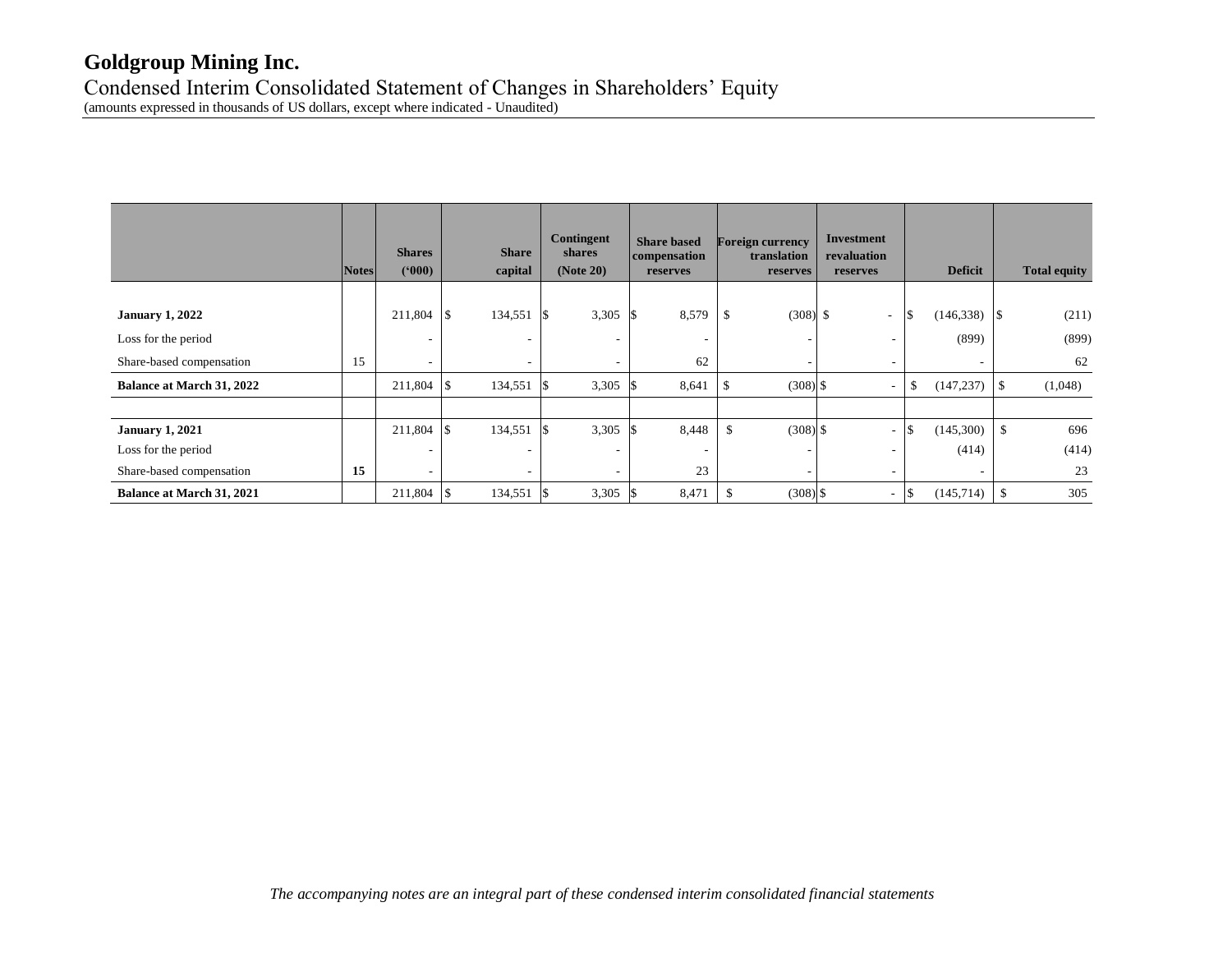# **1 Nature of operations and Going Concern**

#### *Nature of operations*

Goldgroup Mining Inc. is the parent company of its consolidated group ("Goldgroup'' or the "Company''). Goldgroup was incorporated in Quebec under the Business Corporations Act (Québec) and on July 28, 2011 it was continued under the Business Corporations Act (British Columbia). Its head office is located at Suite 1201 – 1166 Alberni Street, Vancouver BC, V6E 3Z3. Goldgroup together with its subsidiaries, is a Canadian-based gold producer and is focused on the acquisition, exploration and development of advanced stage gold-bearing mineral properties in the Americas. The Company's current gold production and exploration and development related activities are conducted in Mexico. Goldgroup owns a property portfolio that includes a 100% interest in the operating Cerro Prieto project in Sonora, which commenced commercial production on April 1, 2016 for accounting purposes. The Company is listed on the Toronto Stock Exchange ("TSX") under the symbol "GGA".

#### *Going Concern*

The Company has experienced recurring operating losses and has an accumulated deficit of \$147,237 at March 31, 2022. In addition, as at March 31, 2022, the Company has working capital deficiency of \$6,521. Working capital is defined as current assets less current liabilities and provides a measure of the Company's ability to settle liabilities that are due within one year with assets that are also expected to be converted into cash within one year. The continuing operations of the Company are dependent upon its ability to arrange additional financing and resolving the legal disputes with DynaResource, Inc. ("DynaUSA") (note 9). These matters result in material uncertainties that may cast significant doubt on the Company's ability to continue as a going concern. These unaudited condensed interim consolidated financial statements do not include any adjustments that would be necessary if the going concern assumption were not appropriate. If the going concern basis was not appropriate for these unaudited condensed interim consolidated financial statements, then adjustments would be necessary in the carrying value of assets and liabilities, the reported revenues and expenses, and the classifications used in the statement of financial position.

In March 2020 the World Health Organization declared coronavirus COVID-19 a global pandemic. This contagious disease outbreak, which has continued to spread, and any related adverse public health developments, has adversely affected workforces, economies, and financial markets globally, potentially leading to an economic downturn. It is not possible for the Company to predict the duration or magnitude of the adverse results of the outbreak and its effects on the Company's business or results of operations at this time.

### **2 Basis of presentation**

These unaudited condensed interim consolidated financial statements have been prepared in accordance with IAS 34 – Interim Financial Reporting as issued by the International Accounting Standards Board ("IASB"). Accordingly, certain disclosures included in annual financial statements prepared in accordance with International Financial Reporting Standards ("IFRS") as issued by the IASB have been condensed or omitted and these unaudited condensed interim consolidated financial statements should be read in conjunction with the Company's audited consolidated financial statements for the year ended December 31, 2021.

The accounting policies applied in these unaudited condensed interim consolidated financial statements are consistent with those applied and disclosed in the Company's audited financial statements for the year ended December 31, 2021.

The Company's interim results are not necessarily indicative of its results for a full year.

These unaudited condensed interim consolidated financial statements were approved by the Board of Directors on May 16, 2022.

### **3 Estimates, risks and uncertainties**

The preparation of financial statements in conformity with IFRS requires management to make estimates and assumptions that affect the amounts reported in the financial statements and accompanying notes. Actual results could differ from those estimates.

The Company's management makes judgments in its process of applying the Company's accounting policies in the preparation of its consolidated financial statements. In addition, the preparation of the financial data requires that the Company's management make assumptions and estimates of the effects of uncertain future events on the carrying amounts of the Company's assets and liabilities at the end of the reporting period and the reported amounts of revenues and expenses during the reporting period. Actual results may differ from those estimates as the estimation process is inherently uncertain. Estimates are reviewed on an ongoing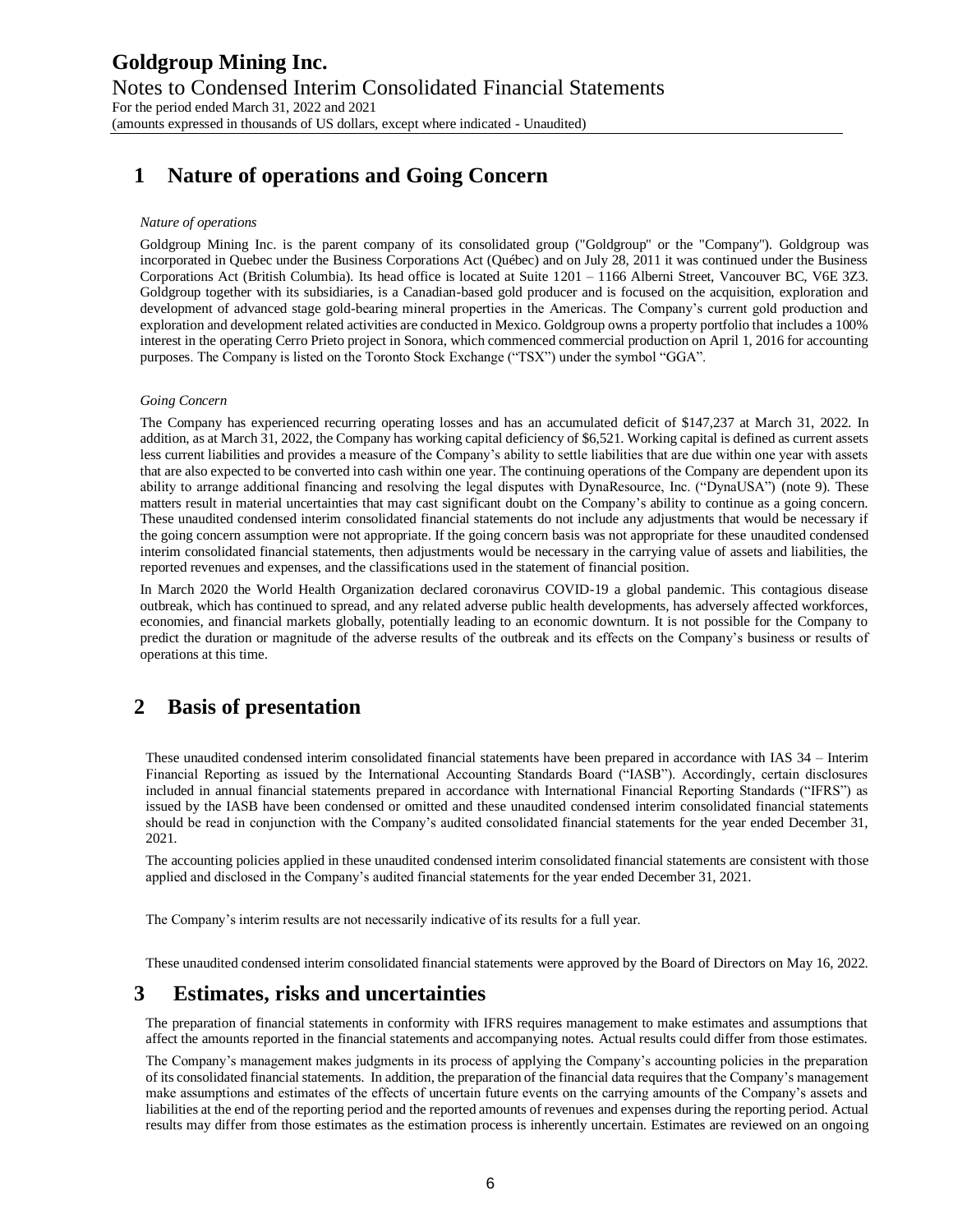For the period ended March 31, 2022 and 2021 (amounts expressed in thousands of US dollars, except where indicated - Unaudited)

basis based on historical experience and other factors that are considered to be relevant under the circumstances. Revisions to estimates and the resulting effects on the carrying amounts of the Company's assets and liabilities are accounted for prospectively.

#### *Significant judgments in applying accounting policies*

The critical judgments that the Company's management has made in the process of applying the Company's accounting policies, apart from those involving estimations, that have the most significant effect on the amounts recognized in the Company's consolidated financial statements are as follows:

#### **(i) Impairment of assets**

The carrying value of property, plant and equipment, exploration and evaluation property and the Company's mineral property is reviewed each reporting period to determine whether there is any indication of impairment. If the carrying amount of an asset exceeds its recoverable amount, the asset is impaired and an impairment loss is recognized in profit or loss. The assessment of fair values, including those of the cash-generating units, require the use of estimates and assumptions for recoverable production, longterm commodity prices, discount rates, foreign exchange rates, future capital requirements and operating performance. Changes in any of the assumptions or estimates used in determining the fair value of assets could impact the impairment analysis.

#### **(ii) Economic recoverability and probability of future economic benefits of exploration and development costs**

Management has determined that exploratory drilling and evaluation costs incurred which have been capitalized are economically recoverable. Management uses several criteria in its assessments of economic recoverability and probability of future economic benefit including geologic and metallurgic information, history of conversion of mineral deposits to proven and probable reserves, scoping and feasibility studies, accessible facilities, existing permits and life of mine plans.

#### **(iii) Functional currency**

The functional currency for each of the Company's subsidiaries, joint ventures and investments in associates, is the currency of the primary economic environment in which the entity operates. The Company has determined the functional currency of each entity is the US dollar. Determination of functional currency may involve certain judgments to determine the primary economic environment and the Company reconsiders the functional currency of its entities if there is a change in events and conditions which determined the primary economic environment.

#### *Key sources of Estimation Uncertainty*

The areas which require management to make significant estimates and assumptions in determining carrying values include, but are not limited to:

#### **(i) Mineral resource estimation**

The carrying value and recoverability of mineral properties requires management to make certain estimates, judgments and assumptions about each project. Management considers the economics of the project, including the latest resources prices and the long-term forecasts, and the overall economic viability of the project. The determination of mineral resources also requires the use of estimates. The Company estimates its mineral resources based on information compiled by Qualified Persons as defined in accordance with Canadian Securities Administrators National Instrument 43-101, Standards for Disclosure of Mineral Projects. There are numerous uncertainties inherent in estimating mineral resources and assumptions that are valid at the time of estimation may change significantly when new information becomes available. Changes in the forecasted prices of commodities, exchange rates, production costs or recovery rates may change the economic status of resources and may result in changes to resource estimates.

#### **(ii) Depreciation and depletion**

Plants and other facilities used directly in mining activities are depreciated using the units-of-production ("UOP") method over a period not to exceed the estimated life of the ore body based on recoverable ounces to be mined from estimated resources. Mobile and other equipment are depreciated, net of residual value, on a straight-line basis, over the useful life of the equipment to the extent that the useful life does not exceed the related estimated life of the mine based on estimated recoverable resources.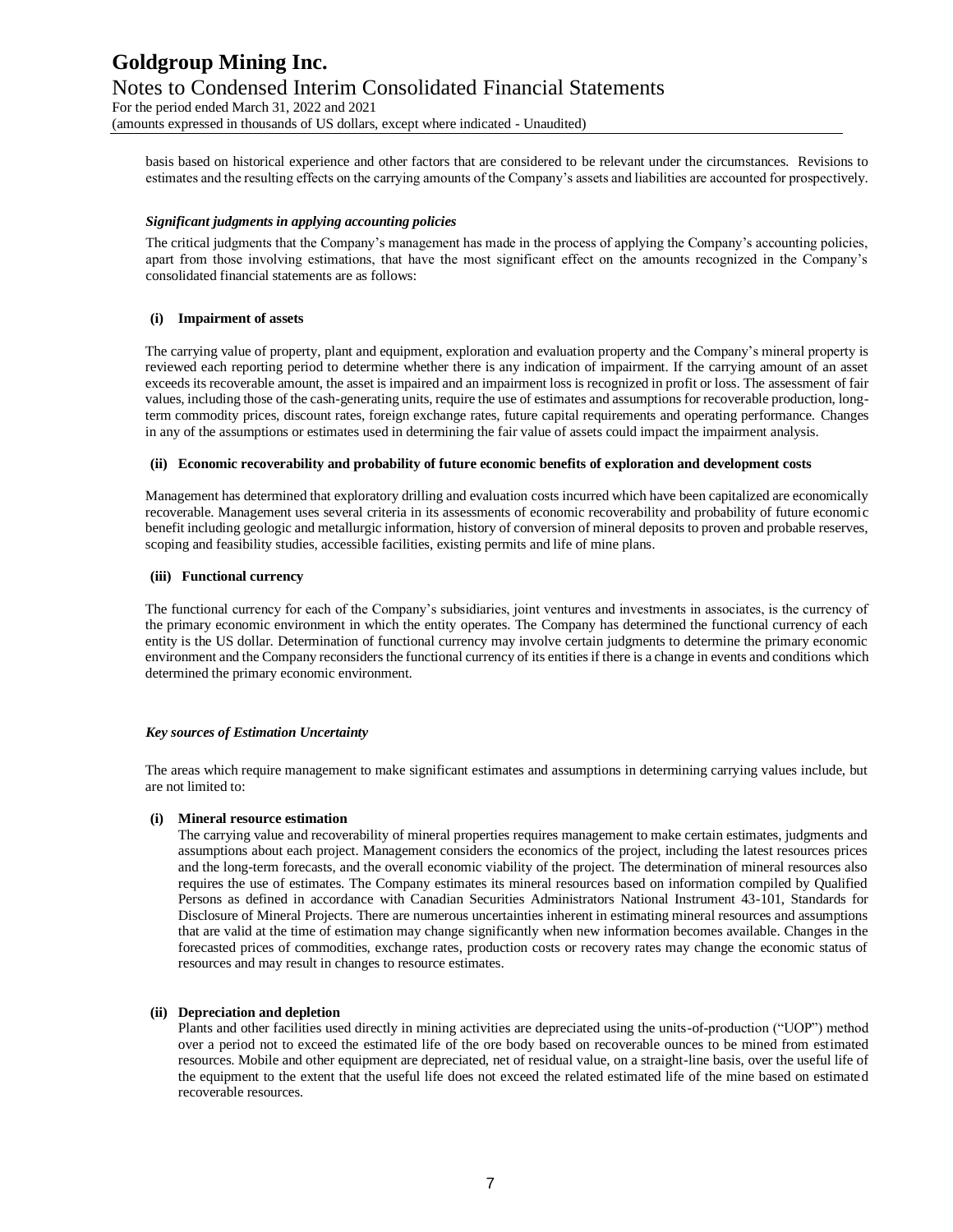For the period ended March 31, 2022 and 2021 (amounts expressed in thousands of US dollars, except where indicated - Unaudited)

> The calculation of the UOP rate, and therefore the annual depreciation and depletion expense, could be materially affected by changes in the underlying estimates. Changes in estimates can be the result of actual future production differing from current forecasts of future production, expansion of mineral reserves through exploration activities, differences between estimated and actual costs of mining and differences in gold price used in the estimation of mineral reserves.

> Significant judgment is involved in the determination of useful life and residual values for the computation of depreciation and depletion and no assurance can be given that actual useful lives and residual values will not differ significantly from current assumptions.

#### **(iii) Inventories**

Expenditures incurred, and depreciation and depletion of assets used in mining and processing activities are deferred and accumulated as the cost of ore in stockpiles, ore on leach pads, in-process and finished metal inventories. These deferred amounts are carried at the lower of average cost or net realizable value ("NRV"). Write-downs of ore in stockpiles, ore on leach pads, in-process and finished metal inventories resulting from NRV impairments are reported as a component of current period costs. The primary factors that influence the need to record write-downs include prevailing and long-term metal prices and prevailing costs for production inputs such as labour, fuel and energy, materials and supplies, as well as realized ore grades and actual production levels.

Costs are attributed to the leach pads based on current mining costs, including applicable depreciation and depletion relating to mining operations incurred up to the point of placing the ore on the pad. Costs are removed from the leach pad based on the average cost per recoverable ounce of gold on the leach pad as the gold is recovered. Estimates of recoverable gold on the leach pads are calculated from the quantities of ore placed on the pads, the grade of ore placed on the leach pads and an estimated percentage of recovery. Timing and ultimate recovery of gold contained on leach pads can vary significantly from the estimates. The quantities of recoverable gold placed on the leach pads are reconciled to the quantities of gold actually recovered (metallurgical balancing), by comparing the grades of ore placed on the leach pads to actual ounces recovered. The nature of the leaching process inherently limits the ability to precisely monitor inventory levels. As a result, the metallurgical balancing process is constantly monitored and the engineering estimates are refined based on actual results over time. The ultimate recovery of gold from a pad will not be known until the leaching process is completed.

The allocation of costs to ore on leach pads and in-process inventories and the determination of NRV involve the use of estimates. There is a high degree of judgment in estimating future costs, future production levels, proven and probable reserves estimates, gold and silver prices, and the ultimate estimated recovery for ore on leach pads. There can be no assurance that actual results will not differ significantly from estimates used in the determination of the carrying value of inventories. Such inventories are included in development costs until commercial production is achieved.

#### **(iv) Decommissioning and restoration provision**

The Company assesses its provision for reclamation and remediation on an annual basis or when new material information becomes available. Mining and exploration activities are subject to various laws and regulations governing the protection of the environment. In general, these laws and regulations are continually changing and the Company has made, and intends to make in the future, expenditures to comply with such laws and regulations. Accounting for reclamation and remediation obligations requires management to make estimates of the future costs the Company will incur to complete the reclamation and remediation work required to comply with existing laws and regulations at each mining operation and exploration and development property. Actual costs incurred may differ from those amounts estimated. Also, future changes to environmental laws and regulations could increase the extent of reclamation and remediation work required to be performed by the Company. Increases in future costs could materially impact the amounts charged to operations for reclamation and remediation. The provision represents management's best estimate of the present value of the future reclamation and remediation obligation. The actual future expenditures may differ from the amounts currently provided.

#### **(v) Share-based payments**

Share-based payments are determined using the Black‐Scholes option pricing model based on estimated fair values of all share‐based awards at the date of grant and is expensed to profit or loss over each award's vesting period. The Black‐Scholes option pricing model utilizes subjective assumptions such as expected price volatility and expected life of the option. Changes in these input assumptions can significantly affect the fair value estimate.

For asset acquisitions, contingent share consideration is an estimate of the fair value of the contingent amounts expected to be payable in the future. The fair value is based on number of contingent shares, the share price of the Company on the date of acquisition and management's expectations of probability.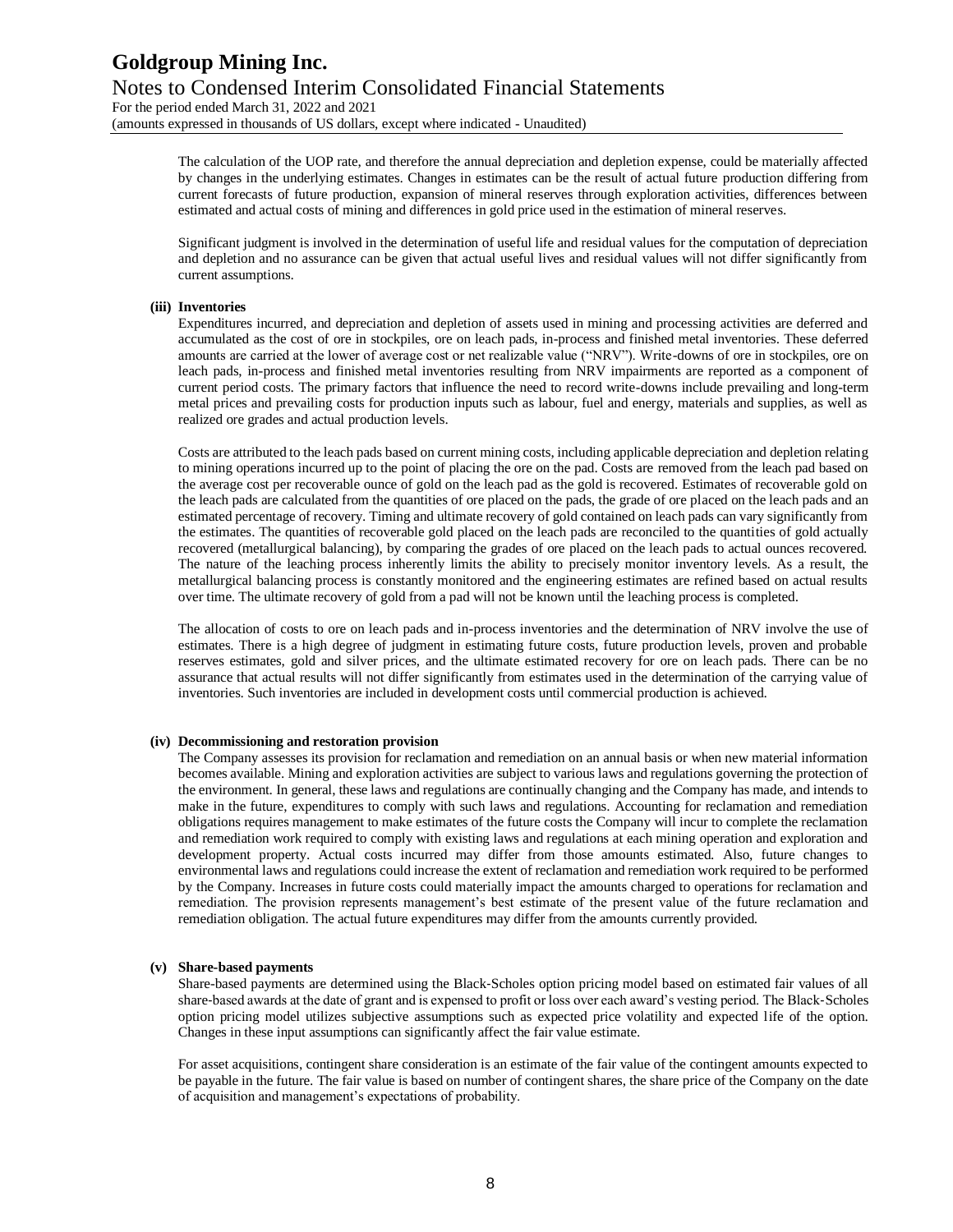For the period ended March 31, 2022 and 2021

(amounts expressed in thousands of US dollars, except where indicated - Unaudited)

#### **(vi) Contingencies**

Due to the size, complexity and nature of the Company's operations, various legal and tax matters are outstanding from time to time. In the event that management's estimate of the future resolution of these matters changes, the Company will recognize the effects of the changes in its consolidated financial statements on the date such changes occur.

#### **(vii) Deferred taxes**

In assessing the probability of realizing income tax assets recognized, management makes estimates related to expectations of future taxable income, expected timing of reversals of existing temporary differences and the likelihood that tax positions taken will be sustained upon examination by applicable tax authorities. Estimates of future taxable income are based on forecasted cash flows from operations and the application of existing tax laws in each jurisdiction. Forecasted cash flows from operations are based on life of mine projections internally developed and reviewed by management. The likelihood that tax positions taken will be sustained upon examination by applicable tax authorities is assessed based on individual facts and circumstances of the relevant tax position evaluated in light of all available evidence. Where applicable tax laws and regulations are either unclear or subject to ongoing varying interpretations, it is reasonably possible that changes in these estimates can occur that materially affect the amounts of income tax assets recognized. At the end of each reporting period, the Company reassesses unrecognized income tax assets.

#### **(viii) Impairment**

Non-current assets are tested for impairment if there is an indicator of impairment, and in the case of goodwill, at least annually. The impairment analysis requires the use of estimates and assumptions, including amongst others, long-term commodity prices, discount rates, length of mine life, future production levels, future operating costs, future capital expenditures and tax estimates. The estimates and assumptions are subject to risk and uncertainty; hence, there is the possibility that changes in circumstances will alter these projections, which may impact the recoverable amount of the assets. In such circumstances the carrying value of the assets may be impaired or a prior period's impairment charge reversed with the impact recorded in profit or loss.

Current assets include receivables which are reviewed for collectability that may be affected by default, delays and other economic indicators.

#### **(ix) Valuation of right-of-use asset and lease liabilities**

The application of IFRS 16 requires the Company to make judgments that affect the valuation of the right-of-use assets and the valuation of lease liabilities. These include: determining agreements in scope of IFRS 16, determining the contract term and determining the interest rate used for discounting of future cash flows.

The lease term determined by the Company is comprised of the non-cancellable period of lease agreements, periods covered by an option to extend the lease if the Company is reasonably certain to exercise that option and periods covered by an option to terminate the lease if the Company is reasonably certain not to exercise that option.

The present value of the lease payment is determined using a discount rate representing the rate of its loan payable observed in the period when the lease agreement commences or is modified.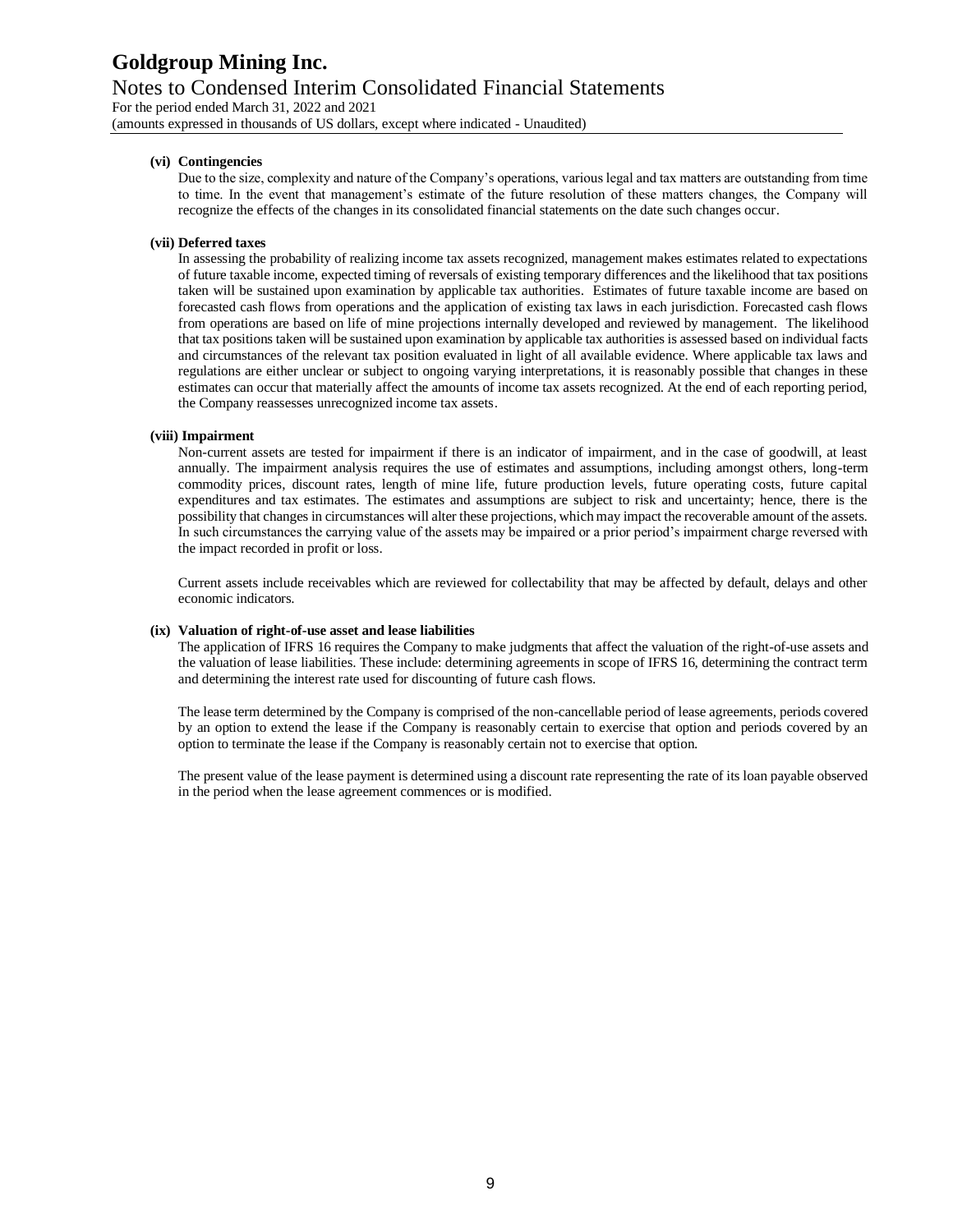#### (amounts expressed in thousands of US dollars, except where indicated - Unaudited)

# **4 Other receivables and prepaid expenses**

|                             |    | March 31,<br>2022 |    | December 31,<br>2021 |  |
|-----------------------------|----|-------------------|----|----------------------|--|
| <b>Current asset</b>        |    |                   |    |                      |  |
| <b>Financial assets</b>     |    |                   |    |                      |  |
| Other receivables           | S. | 138               |    | 160                  |  |
| Employee receivables        |    | 17                |    | 16                   |  |
| <b>Non-Financial assets</b> |    |                   |    |                      |  |
| Value-added tax receivables |    | 189               |    | 230                  |  |
| Corporate tax receivables   |    | 34                |    |                      |  |
| <b>Total receivables</b>    |    | 378               |    | 441                  |  |
| <b>Prepaid expenses</b>     |    | 937               |    | 1,183                |  |
|                             | \$ | 1,315             |    | 1,624                |  |
| <b>Non-current assets</b>   |    |                   |    |                      |  |
| <b>Non-Financial assets</b> |    |                   |    |                      |  |
| Value-added tax receivables | \$ | 756               | \$ | 920                  |  |
| Other receivables           |    | 1,018             |    | 763                  |  |
| Corporate tax receivables   |    | 135               |    | 140                  |  |
|                             | \$ | 1,909             | \$ | 1,823                |  |

# **5 Financial instruments**

#### **Fair values of financial instruments**

ш.

The accounting classification of each category of financial instruments, and the level within the fair value hierarchy in which they have been classified are set out below:

|                                                  | <b>Fair Value</b><br><b>Hierarchy Level</b> | March 31,<br>2022 | December 31,<br>2021 |
|--------------------------------------------------|---------------------------------------------|-------------------|----------------------|
| <b>Financial assets</b>                          |                                             |                   |                      |
| Amortized cost                                   |                                             |                   |                      |
| Cash and cash equivalents <sup>(1)</sup>         | N/A                                         | \$<br>1,301       | \$<br>948            |
| Receivables $(1)$                                | N/A                                         | 155               | 176                  |
| Fair value through profit or loss<br>Investments | Level 1                                     |                   | 692                  |
| <b>Financial liabilities</b>                     |                                             |                   |                      |
| Other financial liabilities                      |                                             |                   |                      |
| Accounts payable $\&$ accrued liabilities $(1)$  | N/A                                         | 8,239             | 6,537                |
| Loan payable (3)                                 | N/A                                         | 1,615             | 1,571                |
| Lease liability                                  | N/A                                         | 153               | 168                  |
| Warrant liability $(2)$                          | N/A                                         | 155               | 255                  |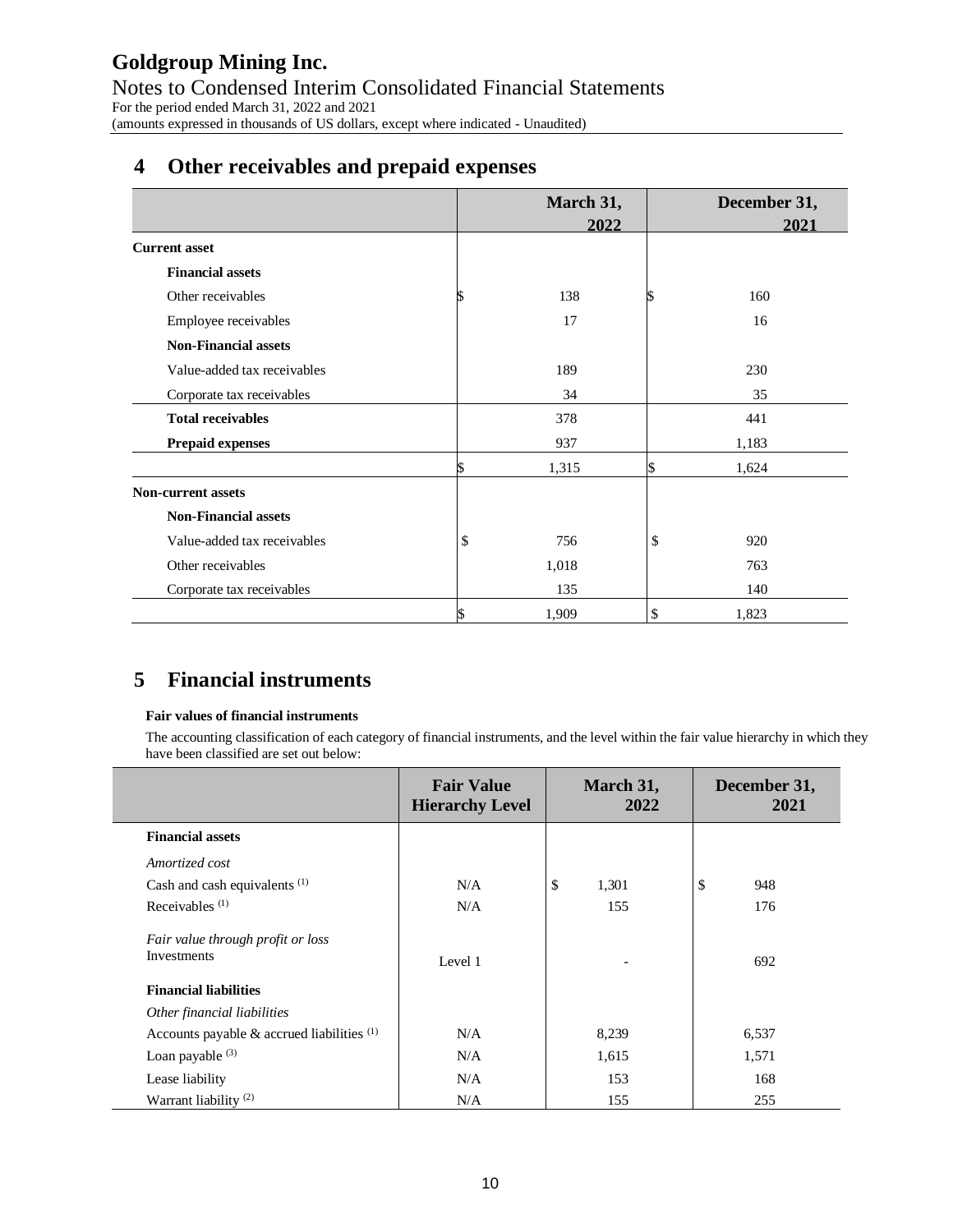For the period ended March 31, 2022 and 2021

(amounts expressed in thousands of US dollars, except where indicated - Unaudited)

- (1) The carrying value of cash and cash equivalents, receivables, accounts payable and accrued liabilities approximates fair value due to the short-term nature of these items.
- (2) The company applies a standard Black-Scholes model to value the warrant liability as described in note 14.
- (3) Loan payable is presented on an amortized cost basis and will be accreted to its face amount over the term to maturity of the loan at an effective interest rate.

#### **Credit Risk**

Credit risk is the risk of an unexpected loss if a customer or third party to a financial instrument fails to meet its contractual obligations. Financial instruments that potentially subject the Company to significant concentrations of credit risk consist primarily of cash and cash equivalents. The majority of the Company's cash and cash equivalents are held through large Canadian financial institutions. Receivables are primarily due from government agencies.

#### **Liquidity Risk**

Liquidity risk is the risk that the Company will not be able to meet its financial obligations as they fall due. The Company manages liquidity risk through the management of its capital structure as described in note 21. The accounts payable and accrued liabilities, and tax payable are due within the current operating period. The Company is exposed to liquidity risk.

#### **Market Risk**

The Company's financial instruments include investments which are publicly traded and therefore subject to the risks related to the fluctuation in market prices of publicly traded securities. Some of these investments have been acquired as a result of property transactions and, to a large extent, represent strategic investments in related mining companies and their properties. The Company closely monitors market values to determine the most appropriate course of action.

#### **Price Risk**

Price risk is the risk that the trading price of the Company's shares will fluctuate and result in an increase or decrease in value of the warrant liability.

#### **Commodity Price Risk**

The Company is exposed to commodity price risk given that its revenues are derived from the sale of metals, the price of which have been historically volatile.

#### **Interest Rate Risk**

Interest rate risk is the risk that the fair value of future cash flows from a financial instrument will fluctuate because of changes to market interest rates. The Company is exposed from time to time to interest rate risk as a result of holding fixed income cash equivalents and investments, of varying maturities and loans payable. A 1% change in market interest rates would result in no significant change in value of cash and cash equivalents or fixed income securities. The risk that the Company will realize a loss as a result of a decline in the fair value of these assets is limited as they are generally held to maturity.

#### **Foreign Exchange Risk**

The Company operates in Canada and Mexico and is exposed to foreign exchange risk arising from transactions denominated in foreign currencies.

The operating results and the financial position of the Company are reported in United States dollars. Fluctuations of the operating currencies in relation to the United States dollar will have an impact upon the reported results of the Company and may also affect the value of the Company's assets and liabilities.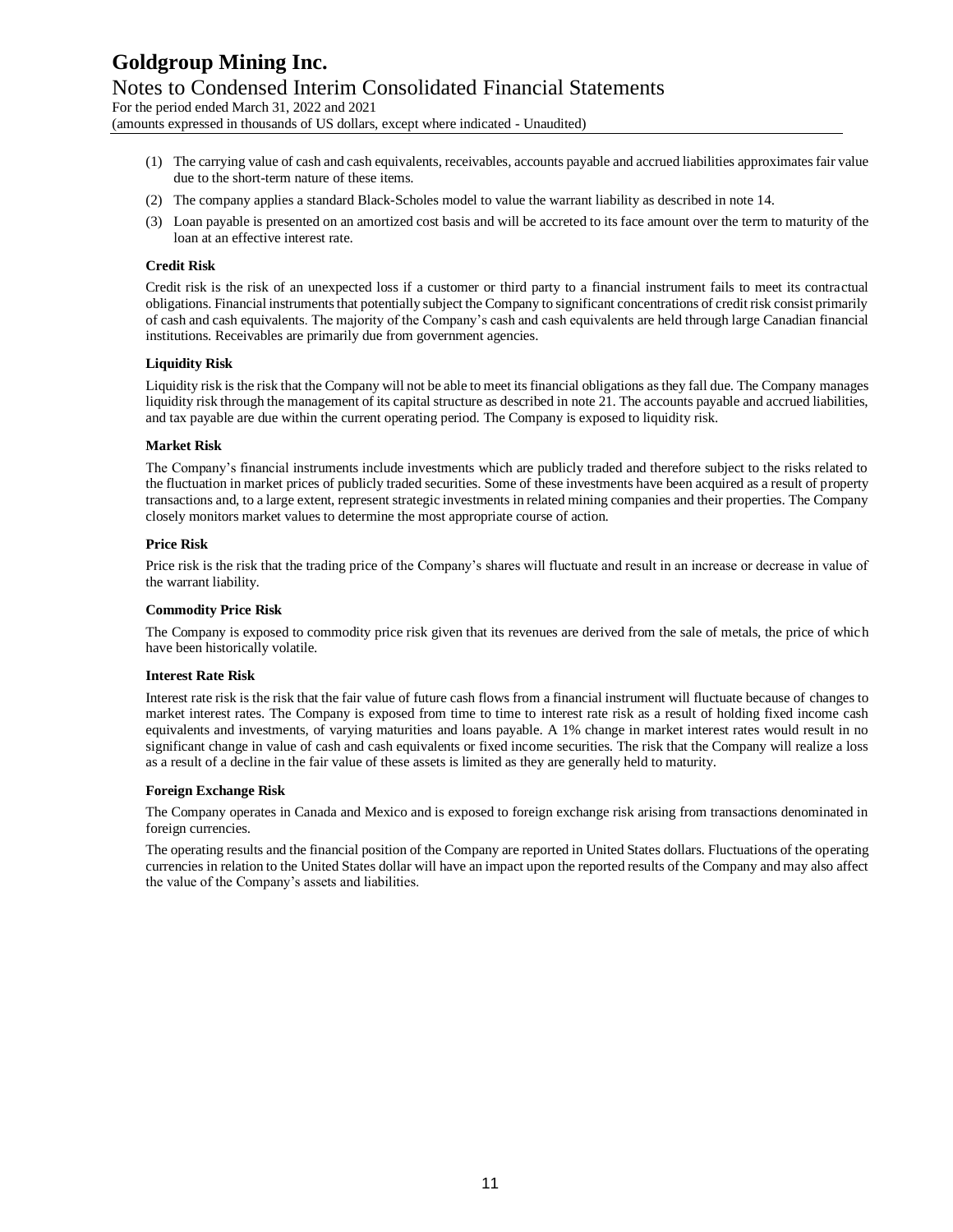For the period ended March 31, 2022 and 2021

(amounts expressed in thousands of US dollars, except where indicated - Unaudited)

The Company's financial assets and liabilities as at March 31, 2022 are denominated in United States Dollars, Canadian Dollars, and Mexican Pesos, and are set out in the following table:

|                                             | <b>Canadian Dollars</b>  | <b>US Dollars</b>        | <b>Mexico Pesos</b> | <b>Total</b>            |
|---------------------------------------------|--------------------------|--------------------------|---------------------|-------------------------|
| <b>Financial assets</b>                     |                          |                          |                     |                         |
| Cash and cash equivalents                   | \$<br>30                 | 1,075<br><sup>\$</sup>   | 196                 | 1,301                   |
| Receivables - other                         | $\overline{\phantom{a}}$ | 155                      |                     | 155                     |
|                                             | 30                       | 1,230                    | 196                 | 1,456                   |
| <b>Financial liabilities</b>                |                          |                          |                     |                         |
| Accounts payable and accrued<br>liabilities | (97)                     | (5,771)                  | (2,371)             | (8,239)                 |
| Loan payable                                | $\overline{\phantom{a}}$ | (1,615)                  |                     | (1,615)                 |
| Lease liability                             | (153)                    | $\overline{\phantom{a}}$ |                     | (153)                   |
| Warrant liability                           | (155)                    | $\overline{\phantom{a}}$ |                     | (155)                   |
| Net financial (liabilities) assets          | \$<br>(375)              | \$<br>(6,156)            | \$<br>(2,175)       | (8,706)<br>$\mathbb{S}$ |

The Company's financial assets and liabilities as at December 31, 2021 are denominated in United States Dollars, Canadian Dollars, and Mexican Pesos, and are set out in the following table:

|                                             | <b>Canadian Dollars</b> | <b>US Dollars</b>        | <b>Mexico Pesos</b>          | <b>Total</b>             |
|---------------------------------------------|-------------------------|--------------------------|------------------------------|--------------------------|
| <b>Financial assets</b>                     |                         |                          |                              |                          |
| Cash and cash equivalents                   | 292                     | \$<br>567                | 89<br>\$                     | \$<br>948                |
| Receivables - other                         | $\overline{a}$          | 176                      | $\overline{\phantom{0}}$     | 176                      |
| Investments                                 | 692                     | $\overline{\phantom{a}}$ | $\overline{\phantom{a}}$     | 692                      |
|                                             | 984                     | 743                      | 89                           | 1,816                    |
| <b>Financial liabilities</b>                |                         |                          |                              |                          |
| Accounts payable and accrued<br>liabilities | (120)                   | (3,763)                  | (2,654)                      | (6, 537)                 |
| Loan payable                                |                         | (1,571)                  |                              | (1,571)                  |
| Lease liability                             | (168)                   | $\overline{a}$           | $\qquad \qquad \blacksquare$ | (168)                    |
| Warrant liability                           | (255)                   | $\overline{\phantom{a}}$ | $\overline{\phantom{0}}$     | (255)                    |
| Net financial (liabilities) assets          | 441<br>ß.               | \$<br>(4,591)            | \$<br>(2,565)                | $\frac{1}{2}$<br>(6,715) |

The Company's reported results will be affected by changes in the US dollar to Canadian dollar and US dollar to Mexican Pesos exchange rate. As of March 31, 2022, a 10% appreciation of the Canadian dollar relative to the US dollar would have decreased net financial assets by approximately \$37 (December 31, 2021 -\$44). A 10% depreciation of the US Dollar relative to the Canadian dollar would have had the equal but opposite effect. A 10% appreciation of the Mexican Pesos relative to the US dollar would have decreased net financial asset by approximately \$217 (December 31, 2021 -\$256) and a 10% depreciation of the Mexican Pesos would have had an equal but opposite effect. The Company has not entered into any agreements or purchased any instruments to hedge possible currency risk.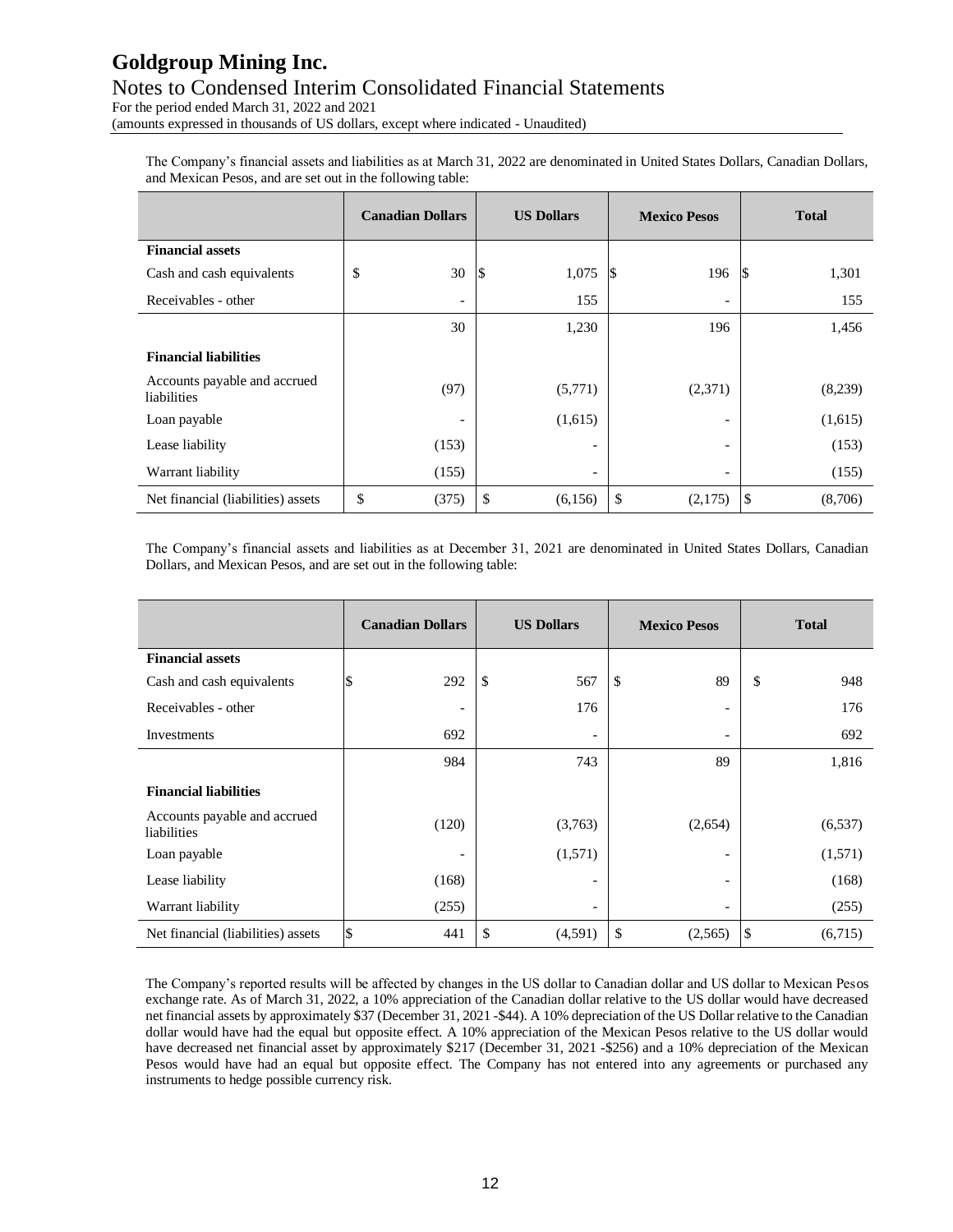For the period ended March 31, 2022 and 2021

(amounts expressed in thousands of US dollars, except where indicated - Unaudited)

The table below summarizes the maturity profile of the Company's non-derivative financial liabilities.

| <b>March 31, 2022</b>                    |  | $ Current - within 1 year$ | Non-current $-1$ to 3<br>years |     |  |
|------------------------------------------|--|----------------------------|--------------------------------|-----|--|
| Accounts payable and accrued liabilities |  | 8,239                      |                                |     |  |
| Loan payable                             |  | 1,212                      |                                | 403 |  |
| Lease liability                          |  | 56                         |                                | 97  |  |
|                                          |  | 9.507                      |                                | 500 |  |

| <b>December 31, 2021</b>                 |  | Current - within 1 year | Non-current $-1$ to 3<br>years |     |  |  |
|------------------------------------------|--|-------------------------|--------------------------------|-----|--|--|
| Accounts payable and accrued liabilities |  | 6,537                   |                                |     |  |  |
| Lease liability                          |  | 56                      |                                | 112 |  |  |
| Loan payable                             |  | 982                     |                                | 589 |  |  |
|                                          |  | 7.575                   |                                | 701 |  |  |

### **6 Inventory**

|                     | March 31,<br>2022 | December 31,<br>2021 |
|---------------------|-------------------|----------------------|
| Consumable supplies | 686               | 762                  |
|                     | 686               | 762                  |

As at March 31, 2022 and December 31, 2021, the Company was concentrating efforts on the Puma zone and therefore has no inventory other than consumable supplies. All of the Company's consumable supplies are located at the Cerro Prieto mine in Mexico.

# **7 Investments**

|                     | December 31,<br>2021<br><b>Fair value</b> | <b>Disposed</b> | Gain / (Loss) | Foreign<br>exchange      | March 31,<br>2022<br><b>Fair value</b>    |
|---------------------|-------------------------------------------|-----------------|---------------|--------------------------|-------------------------------------------|
| Oroco common shares | 692                                       | $(694)$ \$      | 2             | $\overline{\phantom{0}}$ |                                           |
|                     | December 31,<br>2020<br><b>Fair value</b> | <b>Disposed</b> | Gain/(Loss)   | Foreign<br>exchange      | December 31,<br>2021<br><b>Fair value</b> |
| Oroco common shares | 1.049                                     | $(620)$ \$      | 271           | (8)                      | 692                                       |

As at March 31, 2022 the Company held nil (December 31, 2021 – 430,600) common shares of Oroco Resource Corp. ("Oroco"). During the period ended March 31, 2022 the Company sold 430,600 (December 31, 2021 – 291,400) Oroco shares for total proceeds of \$694 (December 31, 2021 \$620).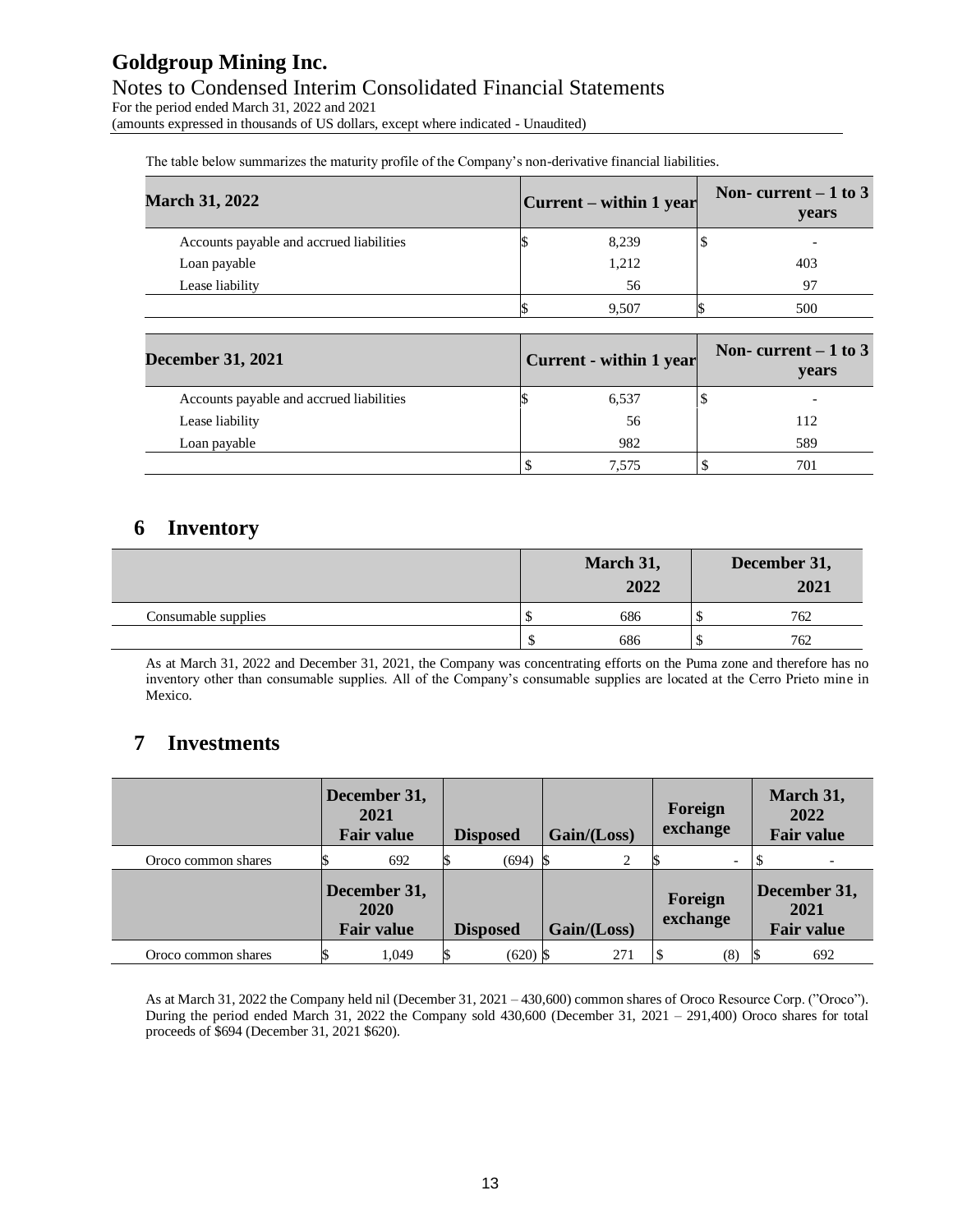# **8 Property, plant and equipment**

|                               |                           | Cost                 |                  |                                |          |                      |                          |                           |                          |                   |
|-------------------------------|---------------------------|----------------------|------------------|--------------------------------|----------|----------------------|--------------------------|---------------------------|--------------------------|-------------------|
|                               |                           | December 31,<br>2020 | <b>Additions</b> | <b>Disposals</b>               |          | December 31,<br>2021 | <b>Additions</b>         |                           | <b>Disposals</b>         | March 31,<br>2022 |
| Plant and mining<br>equipment | $\boldsymbol{\mathsf{S}}$ | 10,915               | \$<br>388        | \$<br>$\overline{\phantom{0}}$ | S        | 11,303               | \$<br>473                | \$                        | $\overline{\phantom{0}}$ | 11,776            |
| Machinery                     |                           | 2,701                | 31               | $\overline{\phantom{a}}$       |          | 2,732                | 17                       |                           | $\overline{\phantom{0}}$ | 2,749             |
| Office and<br>furniture       |                           | 257                  | 6                | $\overline{\phantom{a}}$       |          | 263                  | $\overline{\phantom{a}}$ |                           | $\overline{\phantom{0}}$ | 263               |
| Vehicles                      |                           | 903                  | 118              | (85)                           |          | 936                  | $\overline{\phantom{a}}$ |                           | $\overline{\phantom{0}}$ | 936               |
| Lab equipment                 |                           | 92                   | 5                | $\overline{\phantom{a}}$       |          | 97                   | $\overline{\phantom{0}}$ |                           | $\overline{\phantom{0}}$ | 97                |
|                               |                           | 14,868               | \$<br>548        | \$<br>(85)                     | <b>S</b> | 15,331               | \$<br>490                | $\boldsymbol{\mathsf{S}}$ | $\overline{\phantom{0}}$ | 15,821            |

|                               | <b>Accumulated</b>  |                      |                                 |              |                     |                                 |           |
|-------------------------------|---------------------|----------------------|---------------------------------|--------------|---------------------|---------------------------------|-----------|
|                               | <b>Depreciation</b> |                      |                                 |              |                     |                                 |           |
|                               | December 31,        |                      |                                 | December 31, |                     |                                 | March 31, |
|                               | 2020                | Depreciation         | <b>Disposals</b>                | 2021         | <b>Depreciation</b> | <b>Disposals</b>                | 2022      |
| Plant and mining<br>Equipment | 9,818               | $\mathcal{S}$<br>404 | I\$<br>$\overline{\phantom{a}}$ | 10,222<br>S  | \$<br>81            | IS.                             | 10,303    |
| Machinery                     | 2,453               | 164                  | $\overline{\phantom{a}}$        | 2,617        | 26                  | $\qquad \qquad \blacksquare$    | 2,643     |
| Office and<br>furniture       | 253                 | 5                    | $\overline{\phantom{0}}$        | 258          | Τ.                  | $\overline{\phantom{a}}$        | 259       |
| Vehicles                      | 795                 | 47                   | (73)                            | 769          | 13                  | $\overline{\phantom{0}}$        | 782       |
| Lab equipment                 | 75                  | 5                    | $\overline{\phantom{a}}$        | 80           | 2                   |                                 | 82        |
|                               | 13,394              | $\mathcal{S}$<br>625 | $(73)$ \$<br>S                  | $13,946$ \$  | 123                 | l\$<br>$\overline{\phantom{0}}$ | 14,069    |

Depreciation on property, plant and equipment for the period ended March 31, 2022 is \$123 (2021 - \$211) of which \$16 (2021 - \$18) is recorded as a cost of the mine, \$nil (2021 - \$1) is recorded as depreciation expense, \$107 (2021 - \$nil) was recorded in exploration and evaluation assets and \$nil (2021 - \$192) is included in inventory.

| <b>Carrying amount</b>     |  | <b>March 31, 2022</b> |       |    | <b>December 31, 2021</b> |  |  |
|----------------------------|--|-----------------------|-------|----|--------------------------|--|--|
| Plant and mining equipment |  | Φ                     | 1,473 | \$ | 1,081                    |  |  |
| Machinery                  |  |                       | 106   |    | 115                      |  |  |
| Office and furniture       |  |                       | 4     |    |                          |  |  |
| Vehicles                   |  |                       | 154   |    | 167                      |  |  |
| Lab equipment              |  |                       | 15    |    | 17                       |  |  |
|                            |  | Ψ                     | 1,752 | Φ  | 1,385                    |  |  |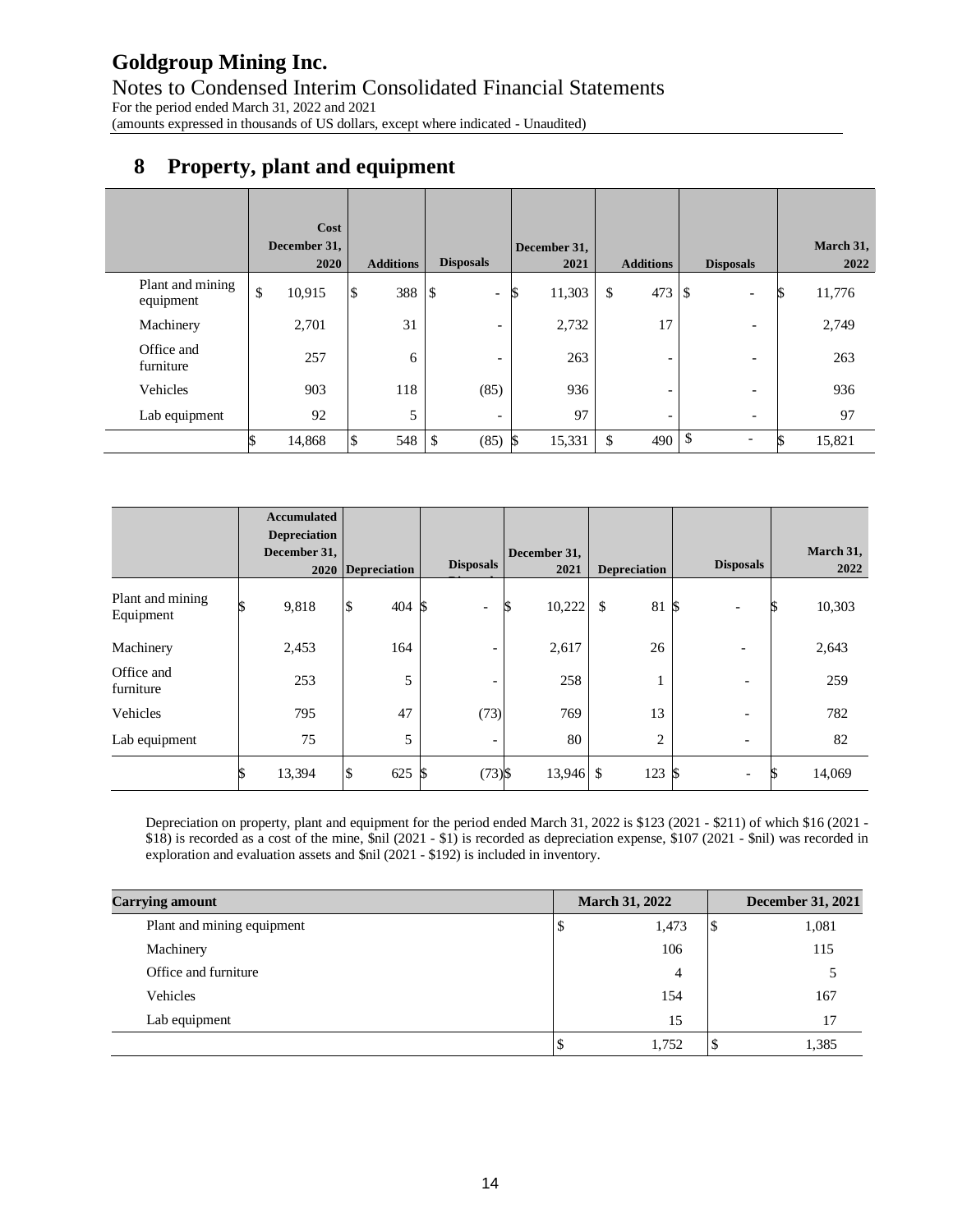### **9 Investments in associate - DynaMexico**

The Company has an interest in DynaMexico which owns 100% of an exploration project known as the San José de Gracia ("SJG") located in the state of Sinaloa, Mexico.

The other owner of DynaMexico is DynaUSA. DynaUSA provides management and accounting services based on 2.5% of the cash expenditures incurred by DynaMexico.

As a result of the Company qualifying to earn its 50% equity interest on March 14, 2011, the board of directors of DynaMexico was to be expanded to five members with DynaUSA and the Company each appointing two members and mutually agreeing on one additional member.

On January 22, 2013 Goldgroup announced that it had moved to dismiss as totally without merit a lawsuit filed against it and others in Dallas County District Court by DynaResource, Inc. and DynaResource de Mexico, S.A. de C.V. (collectively "DynaResource").

DynaResource alleged, among other things, that the Company has wrongfully used and disseminated confidential information and data belonging to DynaResource, and materially misrepresented Goldgroup's ownership interest in SJG. Goldgroup owns a 50% interest in DynaMexico, which owns 100% of SJG. Goldgroup has properly disclosed its interest in SJG, has not materially misrepresented it, and has not improperly used any DynaResource confidential information. On March 7, 2014 DynaResource dropped its lawsuit against the Company.

On October 28, 2013 the Company announced that it filed a legal action before the appropriate authorities in Mexico concerning activities undertaken by Koy Wilber Diepholz ("Diepholz"), shareholder, President and Chairman of the Board of Directors of DynaMexico and Chairman, Chief Executive Officer and Treasurer of DynaUSA. The purpose of the legal action case is to investigate whether illegal acts were committed by Diepholz, in his role as CEO of DynaMexico, for his own benefit and for the benefit of DynaUSA.

On March 10, 2014 the Company filed for arbitration in Denver, Colorado, against DynaResource Inc. to protect its interests pursuant to the Earn-In/Option Agreement between DynaResource and Goldgroup, dated September 1, 2006 (the "Agreement").

On June 29, 2015 a Mazatlán Judge denied DynaMex the request for an "amparo", which is, by Mexican Law, an appeal to the injunction obtained by Goldgroup against DynaMex regarding the 300 new shares of DynaMex issued in favor of DynaUSA. The issuance of the DynaMex shares to DynaUSA diluted Goldgroup's ownership interest (from 50% to 20%) in DynaMex with DynaUSA purporting to be an owner of 80% of DynaMex.

On October 13, 2015 the Company was made aware of a news release disseminated by DynaMexico. Goldgroup was never notified of the purported court case discussed, does not recognize any of the claims mentioned therein and is of the belief that such claims are without merit.

During the year ended December 31, 2015, management concluded that due to the ongoing legal disputes the Company no longer has significant influence over DynaMexico and therefore discontinued treating the investment as an investment in associate.

During the year ended December 31, 2016 the Company received the favorable results and award from the conclusion of the arbitration between the Company and DynaResource. The results and award were issued by the American Arbitration Association – International Centre for Dispute Resolution ("Arbitrator" or "ICDR") on August 24, 2016. This Award is final, binding and may be enforced in court.

#### **Results and Award from Arbitration**

The Arbitrator concluded that there is no doubt that DynaUSA failed to do what it is obligated to do under the Agreement.

The Award, in summary, clarifies several doubts arising from misleading news releases issued by DynaUSA:

The Award confirms that the Agreement is in full force and effect;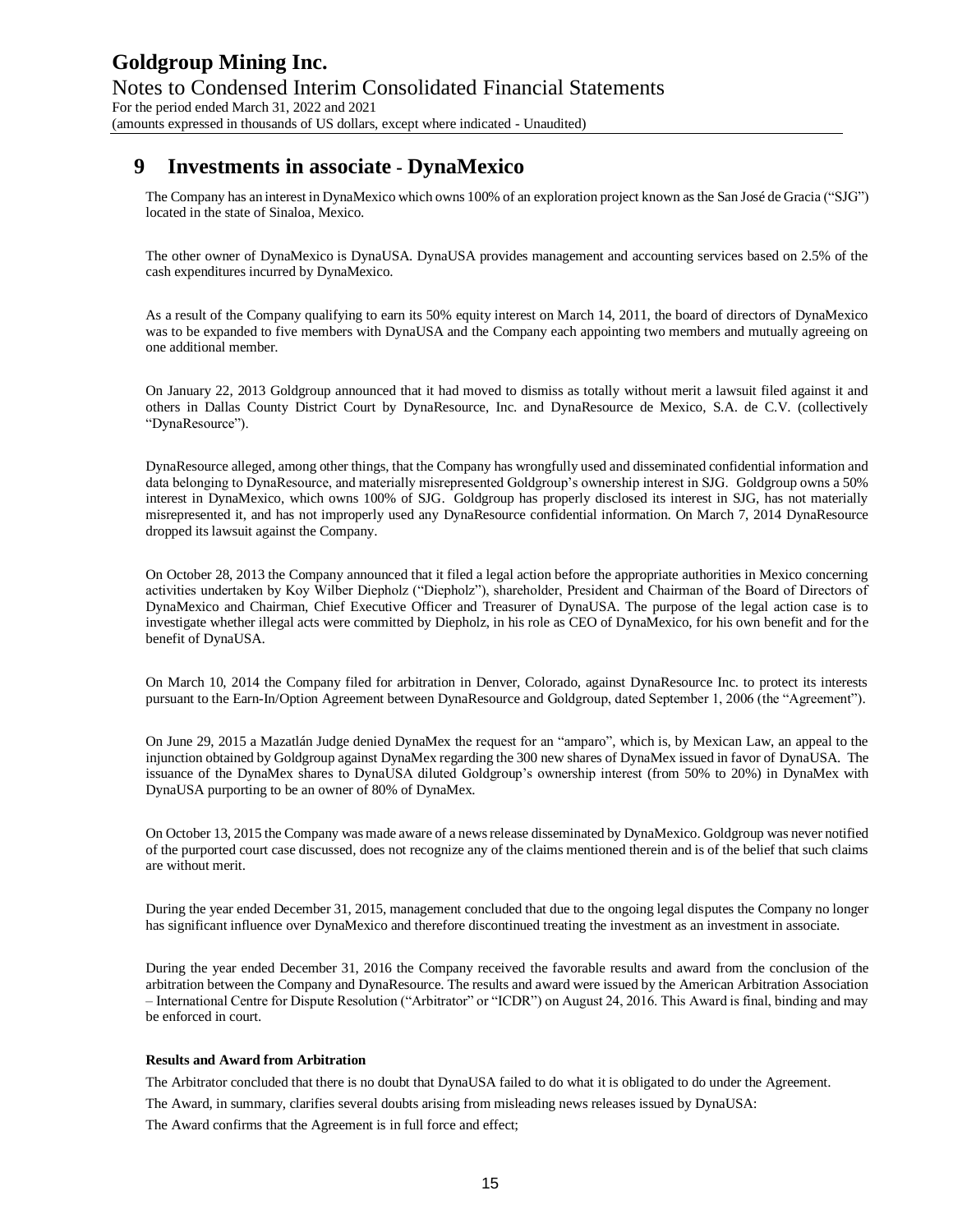For the period ended March 31, 2022 and 2021

(amounts expressed in thousands of US dollars, except where indicated - Unaudited)

- The expenditures made by DynaUSA without the approval of the joint Management Committee have to be reimbursed to DynaMexico, an entity in which Goldgroup own a 50% equity of, since Goldgroup did not participate in those decisions;
- A detailed accountability assessment by DynaUSA must be done for Goldgroup for the last 5 years when DynaUSA excluded Goldgroup from the management of DynaMexico and delivered to Goldgroup within 20 days of the issuance of the Award;
- The use of the Power of Attorney of Mr. K.D. Diepholz did not provide authorization for Mr. Diepholz to circumvent the Management Committee's power to approve and oversee expenditures;
- DynaUSA has acted in bad faith and breached the terms of the Agreement;
- Certain amounts must be reimbursed to Goldgroup which includes and not is limited to the fees paid and to be paid in the Mexico City case related to the current dispute;
- A fifth director must be jointly appointed in DynaMexico and the names of prospective candidates exchanged by the parties, no later than 10 calendar days from the date of the Award ; and
- The deliberate dilution by DynaUSA of Goldgroup's equity interest in DynaMexico was illegal.

The Company has complied with all requirements set out in the Arbitration award and has yet to receive any payment or required documentation from DynaUSA or Dyna Mexico.

On August 24, 2017, a Federal Amparo judge in the state of Veracruz, Mexico, dismissed Goldgroup Resources Inc.'s Amparo challenge. Goldgroup's position in response to the USD\$48 million claim remains the same, that Goldgroup was never notified of the purported court case, and does not recognize any of the claims mentioned therein and is of the belief that such claims are entirely without merit. The Company pursued the case to the Mexican Supreme Court level to get the judgement overturned.

Following the arbitration, DynaUSA filed documents in an attempt to convince the court to vacate the arbitration award. In February 2018, the Company received the recommendation of the magistrate judge in Denver, who recommended that the Company's application to confirm the arbitration award be denied. The Company filed an objection to request the presiding judge to reject the recommendation and confirm the arbitration award.

On May 9, 2019, the Company received a final judgment in the United States District Court for the District of Colorado confirming the Company's Results and Award from Arbitration discussed above.

The May 9th order denied DynaResource's motion to vacate the award and rejected the recommendation of the magistrate Judge, who had agreed with DynaResource that the arbitration award should be thrown out.

The court's order confirms all of the relief outlined in the August 2016 arbitration award, including DynaUSA having to: pay the Company \$404 in costs and attorney fees; pay the Company \$86 in separate fees and expenses; and pay DynaMexico \$1,045 for various legal and other expenses that DynaUSA improperly caused DynaMexico to incur.

On March 25, 2020, the United States District Court for the District of Colorado denied DynaResource's motion to alter or amend the Final judgement and denied DynaResource's motion for a stay of judgment pending appeal and to waive or reduce supersedeas bond and ordered DynaResource to post a supersedeas bond in the amount of \$1,107 in order to be granted a stay, within 21 days of the order. On April 10, 2020, DynaResource appealed the May 9, 2019 order and Final judgement.

On July 24, 2020, the United States District Court for the District of Colorado granted DynaResource a stay on the monetary awards upon posting of a \$1,111 bond before July 28, 2020, but denied DynaResource's request to stay the non-monetary awards of the judgement. This bond has been posted and therefore the monetary awards are stayed pending the outcome of Dyna's appeal of the arbitration award. The appeal is fully briefed, and the Tenth Circuit Court of Appeals in Denver, Colorado, heard argument on the appeal on March 9, 2021.

On April 16, 2021, the Tenth Circuit Court of Appeals (the "Circuit Court") affirmed the May 9, 2019 order and judgment from United States District Court for the District of Colorado, which confirmed the arbitration award (the "Arbitral Award") the Company received on August 14, 2016 pursuant to an arbitration held in Denver, Colorado, commencing in March 2014 (the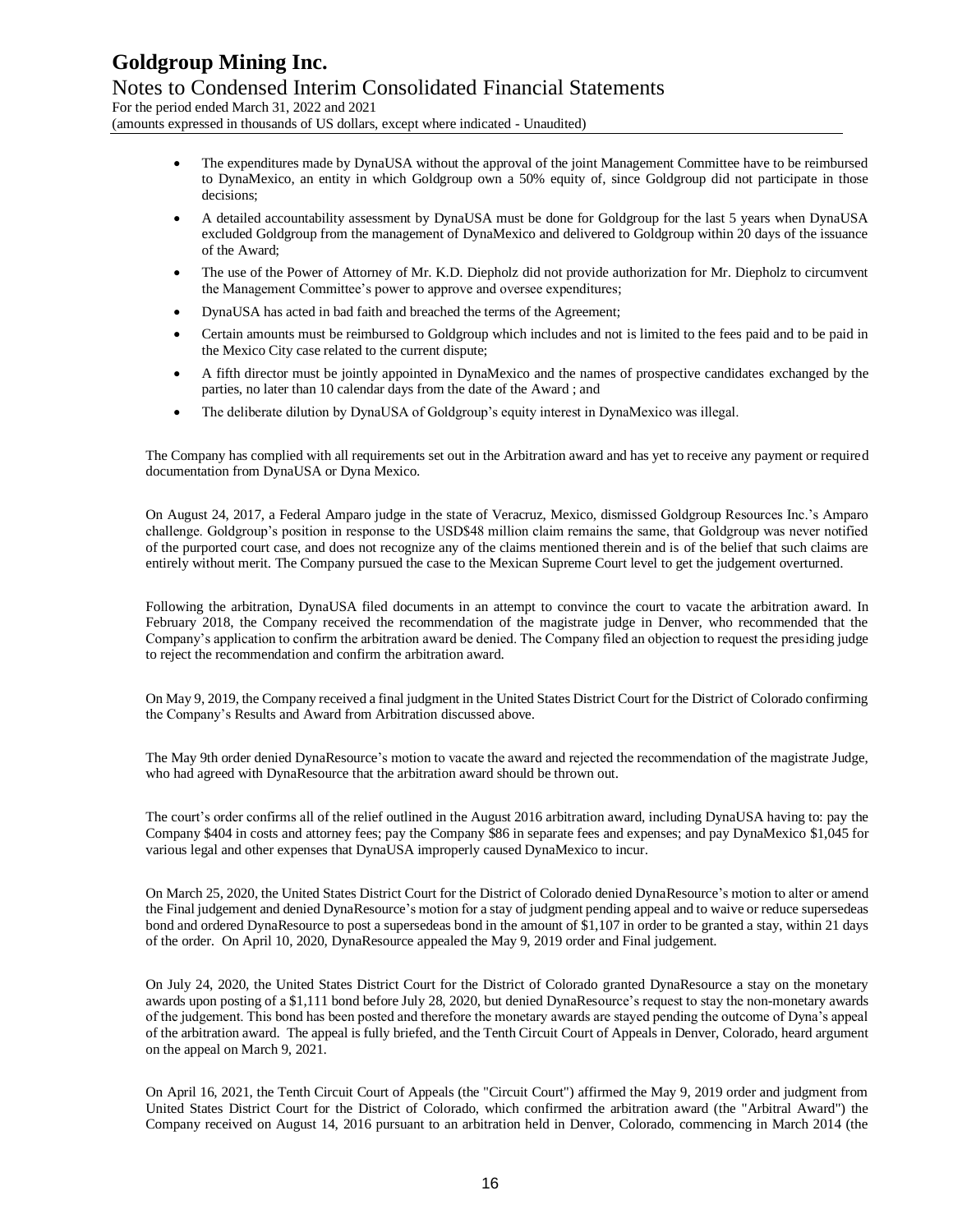For the period ended March 31, 2022 and 2021 (amounts expressed in thousands of US dollars, except where indicated - Unaudited)

"Arbitration"). The Company received the \$1,111 appeal bond funds from DynaUSA which is recorded in other income on the statements of loss and comprehensive loss.

The Circuit Court rejected the appeal lodged by Texas-based DynaResource Inc. ("DynaUSA") and its Mexican subsidiary ("DynaMexico") to vacate the Arbitral Award, which had found that DynaUSA had improperly diluted the Company's interest in the San Jose de Gracia Mexican mining project, which Goldgroup had earned into pursuant to an option agreement between the Company and DynaUSA (the "Agreement")

On December 6, 2019 the 11th Federal Circuit Collegiate Court in México denied Goldgroup's Amparo regarding the USD \$48 million claim and on February 20, 2020 a Mexico City court issued a judgement in favour of DynaMexico. The Company will continue to pursue all legal avenues in Mexico to achieve a favorable resolution to the dispute. On August 28, 2020, DynaMexico sought recognition of the judgment under the Texas Uniform Foreign-Country Money Judgment Recognition Act. This lawsuit was dismissed by the Court for want of jurisdiction on November 30, 2020. DynaMexico filed a Motion for new trial on December 30, 2020. The motion for a new trial was overruled by operation of law on February 15, 2021.

On December 4, 2020 DynaMexico filed another claim seeking recognition of the judgment under the Texas Uniform Foreign-County Money Judgment Recognition Act. The Company has filed a Special Appearance, Motion to Dismiss for Improper Venue, and Motion for Non-Recognition in response. A hearing was held on the Special Appearance and Motion to Dismiss for Improper Venue on February 8, 2021 and on May 12, 2021 The 134th Judicial District Court, as a District Court of the State of Texas, ruled it is not required to recognize DynaMexico's foreign judgment from the country of Mexico. DynaUSA has appealed this decision and the appeal has been fully briefed and oral arguments were heard on April 20, 2022 and the Company is currently waiting for the judgement.

The Company will continue to pursue the recovery of its original 50% interest in DyneMexico with the potential for further litigation in Mexico or the United States and there is no guarantee the company will be successful in its claim

|  | 10 Mineral property |
|--|---------------------|
|  |                     |

.

| <b>Carrying amount</b>               |    | <b>Cerro Prieto</b> |
|--------------------------------------|----|---------------------|
| Balance, December 31, 2020           | \$ | 1,857               |
| Depletion                            |    | (962)               |
| Change in decommissioning obligation |    | 113                 |
| Balance, December 31, 2020           |    | 1,008               |
| Depletion                            |    | (38)                |
| Balance, March 31, 2022              | D  | 970                 |

Cerro Prieto commenced commercial production on April 1, 2016 for accounting purposes. The project has an existing 2% NSR. In addition, there is a production royalty calculated as 20% of the difference between the market price of gold and \$1,250 per ounce up to a maximum of US\$90 per ounce of gold produced from the Cerro Prieto Project, of the greater of (i) the first 90,000 ounces of gold produced from the Project and (ii) all ounces of gold produced from the Cerro Prieto Project until the completion of five full years after certain criteria have been met.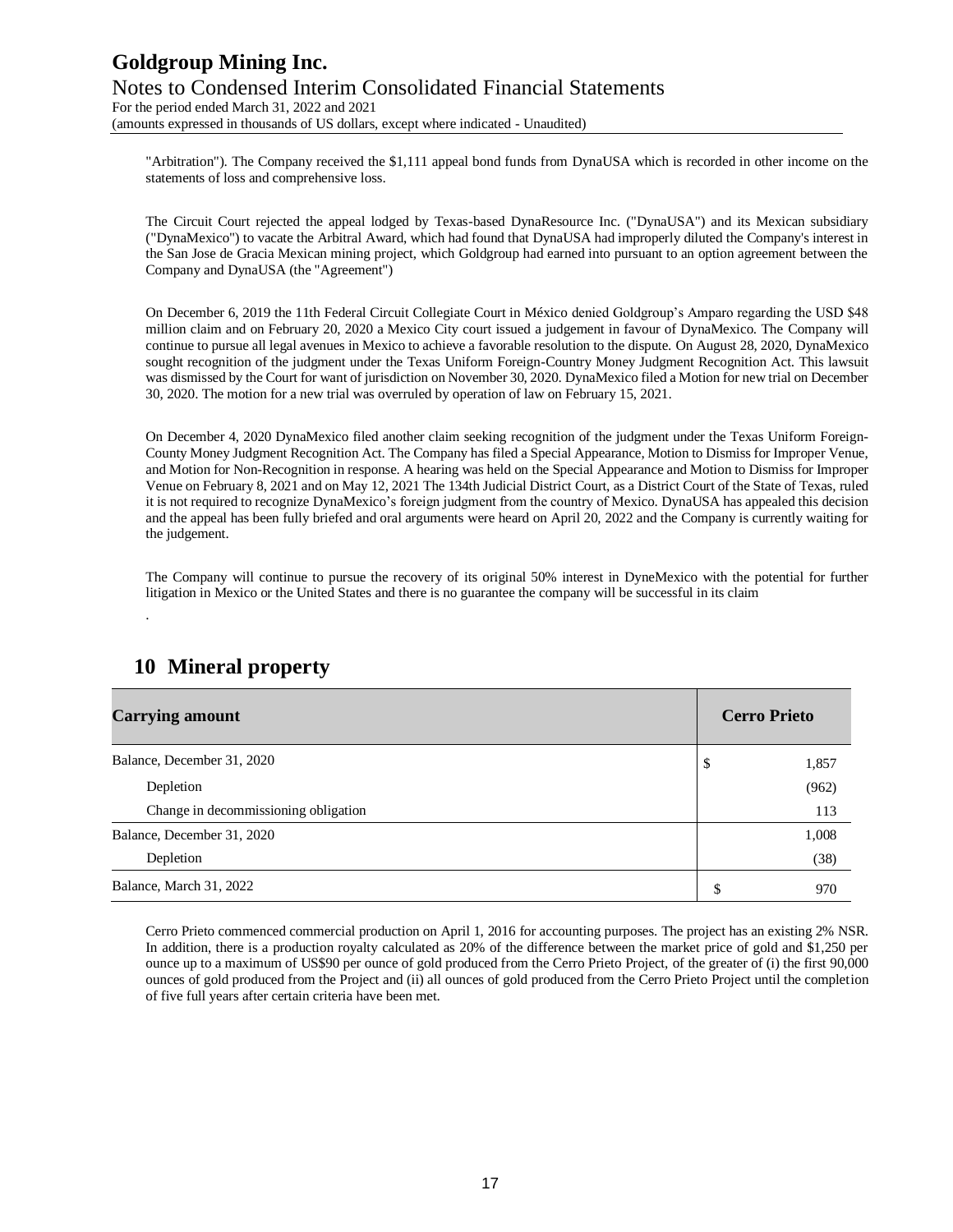# **11 Exploration and evaluation asset**

During the year ended December 31, 2021, the Company identified a new resource area called the Puma extension. This extension is currently recognized as an exploration and evaluation asset until the Company defines the resource, completes a technical feasibility and commercial viability assessment on the area and transitions the property to mineral properties. During the fourth quarter of the year ended December 31, 2021, the Company started production from this area and all sales and expenses from production will be capitalized until the property is no longer classified as an exploration and evaluation asset.

| <b>Carrying amount</b>                           | March 31,<br>2022 | December 31,<br>2021 |
|--------------------------------------------------|-------------------|----------------------|
| Opening                                          | \$<br>2,465       | \$                   |
| <b>Exploration costs</b>                         |                   | 795                  |
| Mining                                           | 4,030             | 3,790                |
| Crushing                                         | 275               | 1,065                |
| Plant and laboratory                             | 772               | 428                  |
| Mine administration                              | 30                | 514                  |
| Machine maintenance                              | 299               | 81                   |
| Royalty                                          | 236               | 357                  |
| Other                                            | 134               | 218                  |
| Depreciation                                     | 107               | 183                  |
| Increase in decommissioning obligation (Note 14) | $\qquad \qquad -$ | 758                  |
| Gold and silver ales (pre-production)            | (4,760)           | (5, 724)             |
|                                                  | \$<br>3,588       | \$<br>2,465          |

# **12 Loan payable**

During the year ended December 31, 2018, the Company closed an agreement with Accendo Banco S.A., Multiple Banking Institution (the "Accendo"), for a \$1,800 secured loan facility.Javier Reyes, a director of the Company, was the CEO and Chairman of Accendo at that time, although is currently no longer associated with Accendo. An initial drawdown of \$1,379 was used to repay the Credipresto facility and an additional \$421 was drawn for working capital.

The Accendo facility has the following terms:

- Amount USD \$1,800
- Term of 24 months
- Standby charge of 1.0% per annum on undrawn amounts
- Interest rate of 15% per annum
- The interest rate for overdue payments increases to 30% per annum
- Principal and interest must be repaid quarterly. (The principal is repaid in equal quarterly installments from drawdown with final payment October 2020).
- The credit amount can be requested in any increment with three days notice
- Every withdrawal will have a separate promissory note and repayment schedule
- The loan has senior security over all the assets of the Company

During the period ended June 30, 2020, the Company obtained a waiver from Accendo which deferred the March 2020 and June 2020 payments for 6 months respectively.

On June 29, 2020, the Company closed an additional facility with Accendo in the amount of USD\$3,000,000 the ("Facility").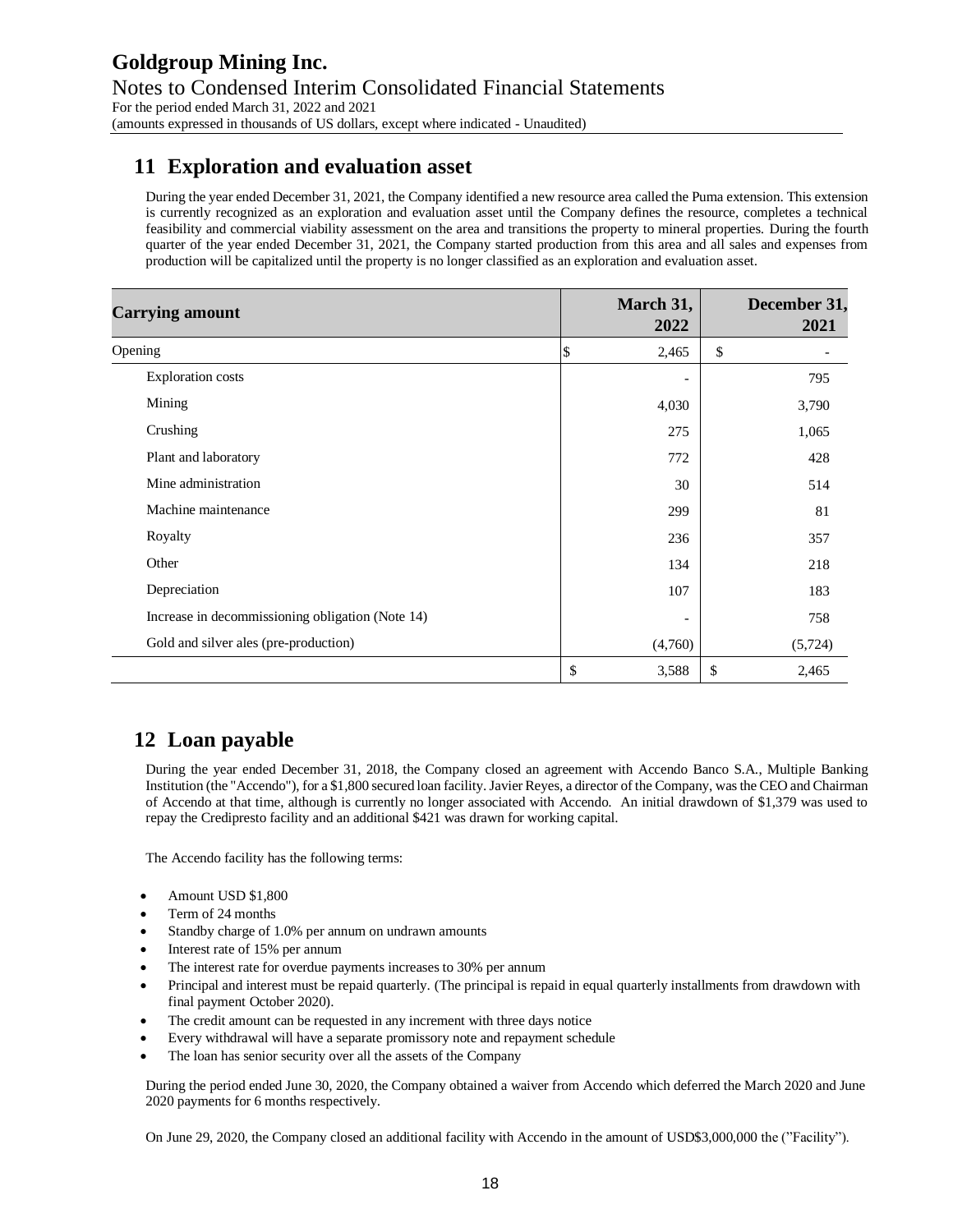#### **The Facility Terms**

The Facility will be available to draw on for 12 months, and will bear interest at the rate of 12% per annum, accruing on the outstanding amount drawn under the Facility. Repayments will begin 15 months after the first drawdown under the Facility, and be payable in equal installments, quarterly in arrears until the final repayment date of 36 months from the date of the first drawdown. Minas de Oroco will have an option to prepay without penalty any portion of the Facility, subject to 10 days' notice, payment of additional fees or costs associated with prepayment, and minimum prepayment amounts of \$200,000. Each disbursement under the Facility can be requested with two days' notice, and will have a separate promissory note.

As consideration for the Loan:

- The Company will pay Accendo an arrangement fee in an amount equal to 0.925% of the facility amount, payable on the date of the first disbursement under the Facility; and
- the Company will issue Accendo a total of 7,500,000 common share purchase warrants exercisable to purchase one common share in the capital of the Company at a price of CAD\$0.025 for a period of 36 months. The fair value of warrants issued was calculated at \$75 (note 16) and recorded as finance costs as it was determined that the loan was an extinguishment.

The Facility is secured by:

- certain assets of the Company, including the Company's Cerro Prieto project;
- guarantees by the Company and certain subsidiaries of the Company; and
- a pledge of the issued and outstanding shares of Minas de Oroco;

A portion of the first draw on the Facility of \$1,500 was used to repay the existing loan amount with Accendo.

During the fourth quarter of the year ended December 31, 2021, the Company was made aware that the Mexican National Banking and Securities Commission notified Accendo of the revocation of its authorization to organize and operate as a multiple banking institution due to Accendo falling below the regulatory minimum levels of liquidity coverage ratio of the institution and that Accendo was being placed in liquidation. Due to the resulting uncertainty, the Company has not made any of the principal or interest payments due to date on the loan and is currently in discussions with the liquidator.

|                          |    | March 31,                |    | December 31, |
|--------------------------|----|--------------------------|----|--------------|
|                          |    | 2022                     |    | 2021         |
| Opening balance          | \$ | 1,571                    | S  | 1,525        |
| Interest expense         |    | 44                       |    | 182          |
| Interest paid            |    | $\overline{\phantom{0}}$ |    | (136)        |
| Classified as short-term | D  | 1.212                    | ۰D | 982          |
| Long-term portion        |    | 403                      |    | 589          |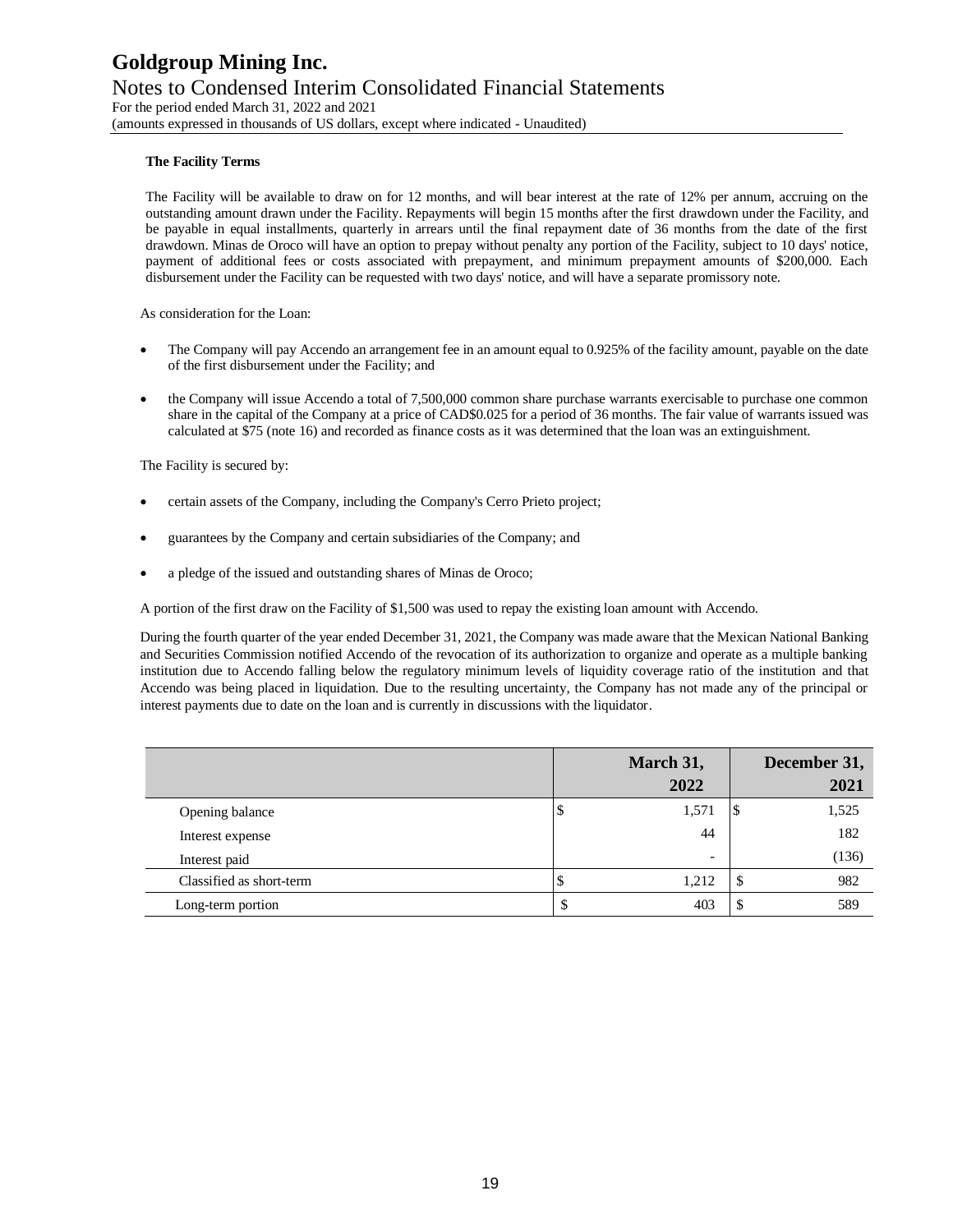# **13 Right of use asset and lease liability**

| <b>Right of use asset - office</b> |   | March 31,<br>2022        | December 31,<br>2021 |
|------------------------------------|---|--------------------------|----------------------|
| Opening balance                    | Φ | 165                      | \$<br>60             |
| Recognition of right of use asset  |   | $\overline{\phantom{0}}$ | 186                  |
| Less: depreciation                 |   | (16)                     | (81)                 |
| Total right of use assets          |   | 149                      | 165                  |

| <b>Lease liability</b>            |    | March 31,<br>2022 |        | December 31,<br>2021 |
|-----------------------------------|----|-------------------|--------|----------------------|
| Opening balance                   | \$ | 168               | \$     | 69                   |
| Recognition of lease liability    |    |                   |        | 186                  |
| Lease payments                    |    | (21)              |        | (102)                |
| Lease interest                    |    | 6                 |        | 15                   |
|                                   |    | 153               |        | 168                  |
| Less: current portion             |    | (56)              |        | (56)                 |
| Classified as long-term liability | ۰D | 97                | ¢<br>D | 112                  |

| <b>Undiscounted lease payments</b> |   | March 31, | December 31, |
|------------------------------------|---|-----------|--------------|
|                                    |   | 2022      | 2021         |
| Not later than a year              | J | 78        | 78           |
| Later than a year                  |   | 106       | 127          |
|                                    |   | 184       | 205          |

The Company's leases relate to office and equipment leases. Interest expense on the lease liabilities for the period ended March 31, 2022 is \$6 (2021 - \$2). Depreciation of right-to-use assets is calculated using the straight-line method over the remaining lease term. Depreciation of equipment leases is recorded in cost of sales. During the period ended March 31, 2022, the Company incurred \$2,522 (2021 - \$2,028) for leases with variable lease payments not included in lease liabilities. The variable lease payments relate to certain equipment with consideration based on usage. During the period ended March 31, 2022, the Company received \$14 (2021 - \$19) from subleasing office space.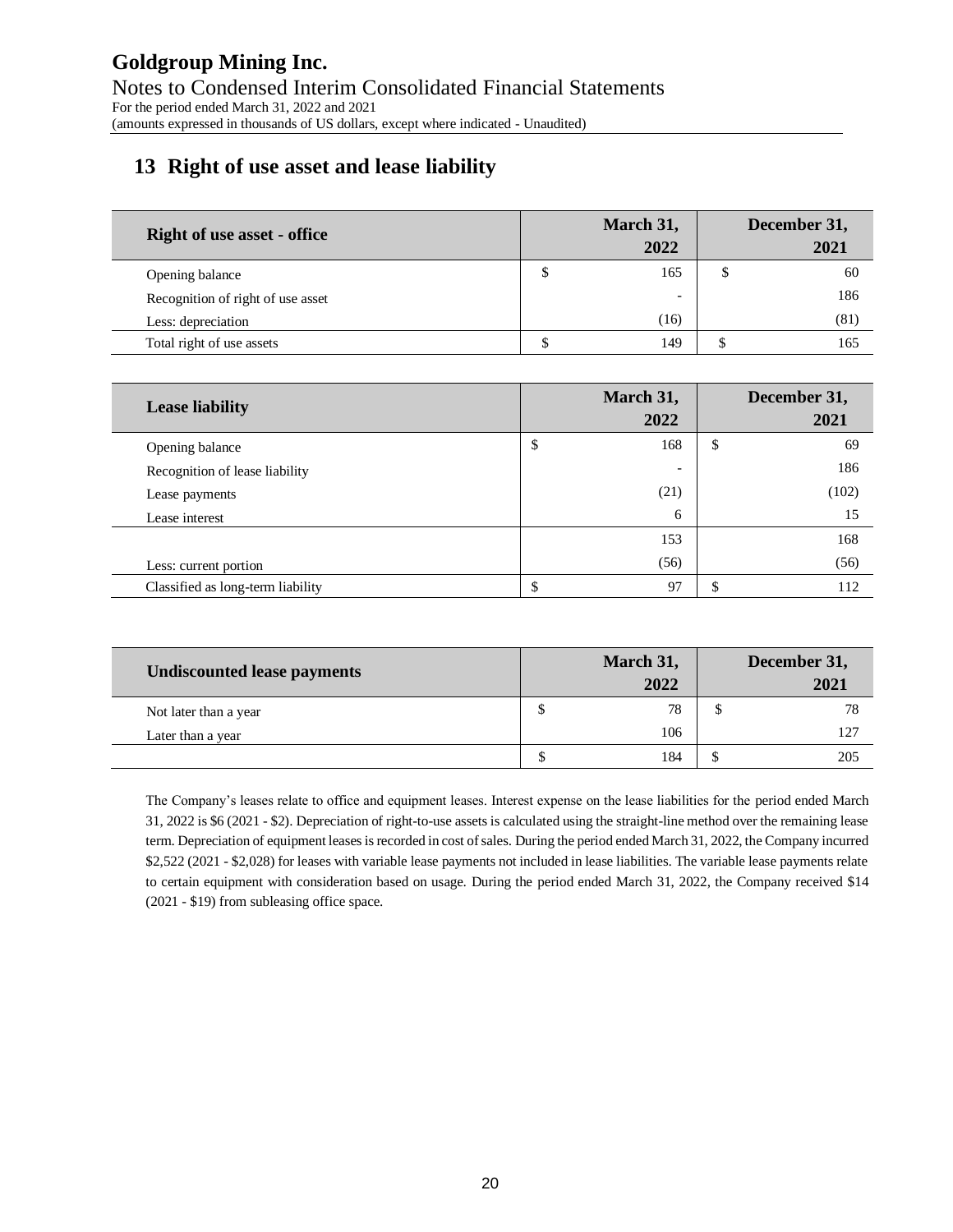# **14 Warrant liability**

|                            | <b>Number</b><br>of warrants |   | Weighted<br>average exercise<br>price $(C$ sup>) | <b>Warrant liability</b><br>(US\$) |
|----------------------------|------------------------------|---|--------------------------------------------------|------------------------------------|
| Balance, December 31, 2020 | 20,833,332                   | S | 0.047                                            | 545<br>S                           |
| Change in fair value       | $\overline{\phantom{a}}$     |   | $\overline{\phantom{0}}$                         | (290)                              |
| Balance, December 31, 2021 | 20,833,332                   |   | 0.047                                            | 255<br>1 S                         |
| Change in fair value       | $\overline{\phantom{0}}$     |   | $\overline{\phantom{0}}$                         | (100)                              |
| Balance, March 31, 2022    | 20,833,332                   |   | 0.054                                            | 155                                |

| <b>Expiry date</b>      | <b>Number</b><br>of warrants | Weighted<br>Average<br>exercise price (C\$) |
|-------------------------|------------------------------|---------------------------------------------|
| June 29, 2023           | 7,500,000                    | 0.025                                       |
| August 31, 2022         | 13,333,332                   | 0.06                                        |
| Balance, March 31, 2022 | 20,833,332                   | 0.054                                       |

On August 31, 2020, the Company closed a private placement and issued 26,666,667 units at a price of \$0.03 per unit, for aggregate gross proceeds of approximately \$600 (CAD \$800). Each unit consisted of one common share of the Company and one-half of one common share purchase warrant, with each full warrant exercisable to purchase one share at a price of \$0.06 per Share until August 31, 2022. The fair value of warrants issued was calculated at \$445 and was determined on the date of issuance using the Black-Scholes option pricing model with the following weighted average assumptions: 0.23% risk free interest rate, expected life of 2 years, 117% annualized volatility and 0% dividend rate.

As part of a loan restructure, the Company issued 7,500,000 warrants to Accendo (note 13). Each warrant is exercisable for the purchase of one common share in the capital of the Company at a price of \$0.025 per share with an expiry date of June 29, 2023. The fair value of warrants issued was calculated at \$75 and was determined on the date of issuance using the Black-Scholes option pricing model with the following weighted average assumptions: 0.28% risk free interest rate, expected life of 3 years, 105% annualized volatility and 0% dividend rate.

The fair value allocated to the warrants at March 31, 2022 was \$155 (December 31, 2021 - \$255) and was recorded as a derivative financial liability as these warrants were exercisable in Canadian dollars, differing from the Company's functional currency. The unrealized gain recognized in the statement of loss and comprehensive loss for the period ended March 31, 2022 was \$100 (2021 loss of \$7).

The fair value of the warrants was calculated using the Black-Scholes Option Pricing Model. Option pricing models require the input of highly speculative assumptions, including the expected future price volatility of a Company's shares. Changes in these assumptions can materially affect the fair value estimate and, therefore, existing models do not necessarily provide a reliable single measure of the fair value of the Company's warrants.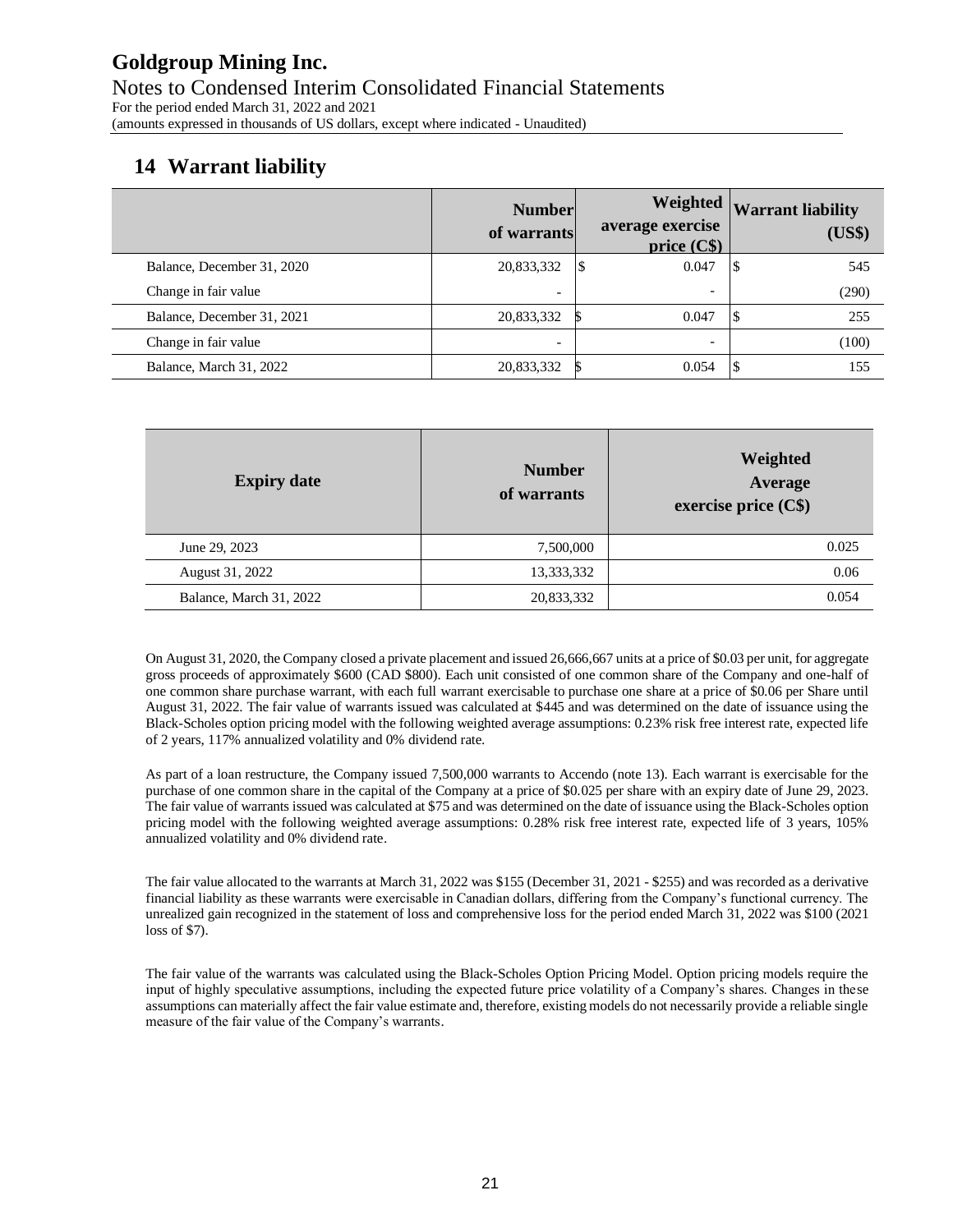# **Goldgroup Mining Inc.**

### Notes to Condensed Interim Consolidated Financial Statements

For the period ended March 31, 2022 and 2021

(amounts expressed in thousands of US dollars, except where indicated - Unaudited)

|                                             | March 31,    | December 31, |
|---------------------------------------------|--------------|--------------|
|                                             | 2022         | 2021         |
| Expected warrant life                       | $0.72$ years | $0.82$ years |
| Expected stock price volatility             | 136.86%      | 142%         |
| Dividend payment during life of warrant     | Nil          | Nil          |
| Expected forfeiture rate                    | Nil          | Nil          |
| Risk free interest rate                     | 2.21%        | 0.95%        |
| Weighted average strike price CAD           | \$<br>0.047  | \$<br>0.05   |
| Weighted average fair value per warrant CAD | \$<br>0.0094 | \$<br>0.013  |
| Weighted average share price CAD            | \$<br>0.03   | \$<br>0.035  |

### **15 Share Capital**

#### **(i) Share Capital**

The Company's authorized share capital consists of an unlimited number of common shares without par value.

On August 31, 2020, the Company issued 26,666,667 units at a price of \$0.03 per unit, for aggregate gross proceeds of approximately \$600 (CAD \$800). Each unit consisted of one common share of the Company and one-half of one common share purchase warrant, with each full warrant exercisable to purchase one share at a price of \$0.06 per Share until August 31, 2022. The fair value of warrants issued was calculated at \$445 and was determined on the date of issuance using the Black-Scholes option pricing model with the following weighted average assumptions: 0.23% risk free interest rate, expected life of 2 years, 117% annualized volatility and 0% dividend rate. As part of the financing the Company incurred \$9 in transaction costs.

#### **(ii) Share based compensation**

The Company has adopted a share option plan for which options to acquire up to 10% of the issued share capital, at the award date, may be granted to eligible optionees from time to time. Generally, share options granted have a maximum term of five years, and a vesting period and exercise price determined by the directors. The exercise price may not be less than the closing quoted price of the Company's common shares traded through the facilities of the exchange on which the Company's common shares are listed. As at March 31, 2022, the remaining share options available for issue under the plan were 1,340,336 (December 31, 2021  $-1,340,336$ .

Total share options granted during the period ended March 31, 2022 was nil (2021 – nil). Total share-based compensation expense recognized for the fair value of share options granted and vested during the period ended March 31, 2022 was \$62 (2021 - \$23).

|                                   |                          | <b>March 31, 2022</b>              |                   | <b>December 31, 2021</b>           |
|-----------------------------------|--------------------------|------------------------------------|-------------------|------------------------------------|
|                                   | Number of options        | Weighted average<br>exercise price | Number of options | Weighted average<br>exercise price |
| Outstanding - beginning of period | 19,840,000               | 0.375                              | 13,060,000        | 0.10                               |
| Granted                           |                          |                                    | 10,250,000        | 0.035                              |
| Expired/forfeited                 | $\overline{\phantom{0}}$ |                                    | (3,470,000)       | 0.27                               |
| Outstanding - end of period       | 19.840.000               | 0.375                              | 19,840,000        | 0.0375                             |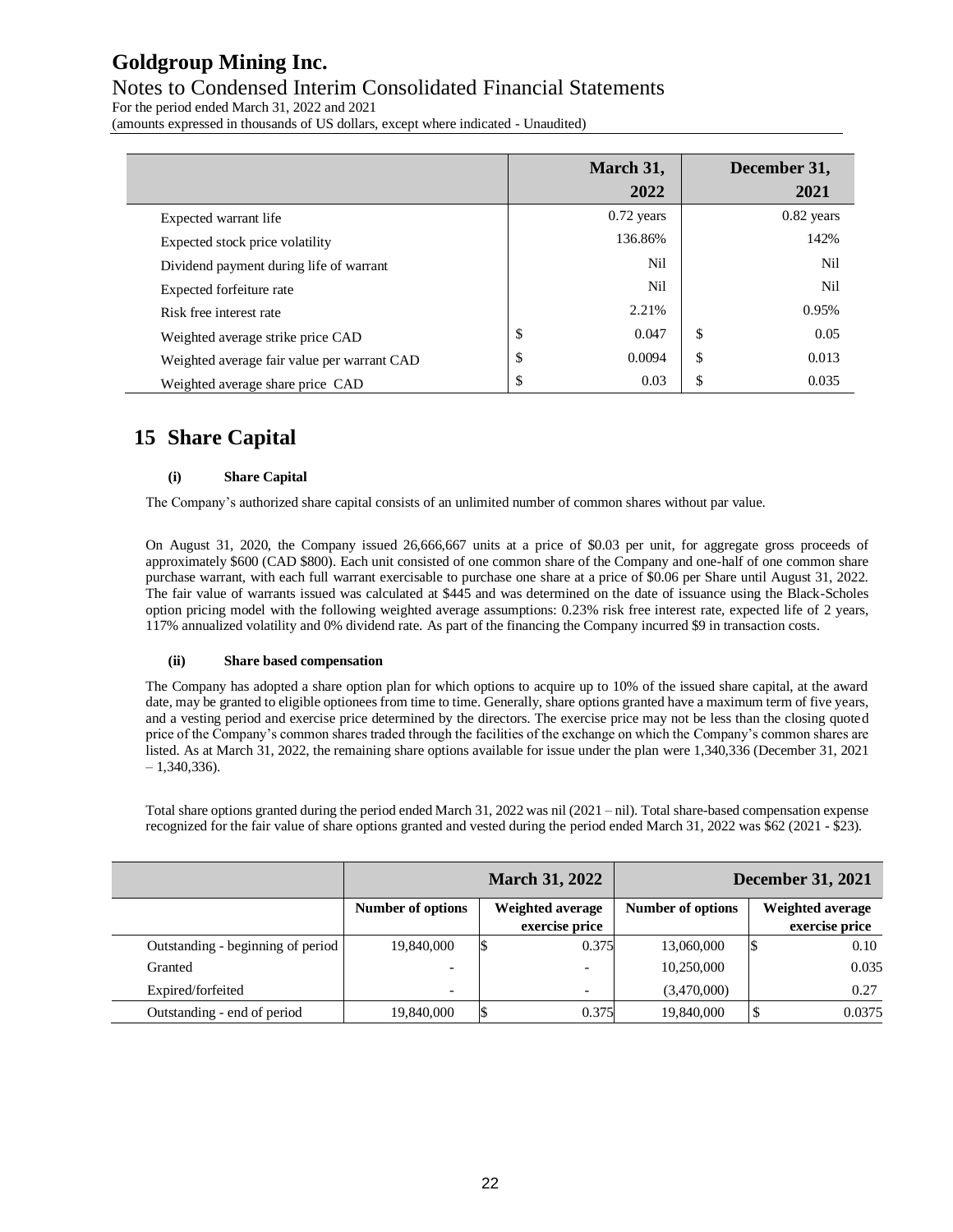For the period ended March 31, 2022 and 2021 (amounts expressed in thousands of US dollars, except where indicated - Unaudited)

The following table discloses the number of options and vested options outstanding as at March 31, 2022:

|                                    | <b>Options Outstanding</b> |              |                | <b>Options Exercisable</b> |              |                |
|------------------------------------|----------------------------|--------------|----------------|----------------------------|--------------|----------------|
|                                    |                            | Weighted     | Weighted       |                            | Weighted     | Weighted       |
|                                    |                            | average      | average        | <b>Options</b>             | average      | average        |
|                                    | <b>Options</b>             | remaining    | exercise price | outstanding and            | remaining    | exercise price |
|                                    | outstanding                | contractual  | (C\$/option)   | exercisable                | contractual  | (C\$/option)   |
| <b>Exercise price (C\$/option)</b> |                            | life (vears) |                |                            | life (years) |                |
| \$0.07                             | 1,440,000                  | 0.82         | 0.07           | 1,440,000                  | 0.82         | 0.07<br>-8     |
| \$0.035                            | 8,150,000                  | 3.33         | 0.035          | 8,150,000                  | 3.33         | 0.035          |
| \$0.035                            | 10.250,000                 | 4.73         | 0.035          | 2,562,500                  | 4.73         | 0.035          |
| Outstanding - end of period        | 19,840,000                 | 3.87         | 0.0375         | 12,152,500                 | 3.33         | 0.04           |

The following table discloses the number of options and vested options outstanding as at December 31, 2021:

|                                    | <b>Options Outstanding</b> |              |                | <b>Options Exercisable</b> |              |                |
|------------------------------------|----------------------------|--------------|----------------|----------------------------|--------------|----------------|
|                                    |                            | Weighted     | Weighted       |                            | Weighted     | Weighted       |
|                                    |                            | average      | average        | <b>Options</b>             | average      | average        |
|                                    | <b>Options</b>             | remaining    | exercise price | outstanding and            | remaining    | exercise price |
|                                    | outstanding                | contractual  | (C\$/option)   | exercisable                | contractual  | (C\$/option)   |
| <b>Exercise price (C\$/option)</b> |                            | life (years) |                |                            | life (years) |                |
| \$0.07                             | 1.440.000                  | 1.06         | 0.07           | 1,440,000                  | 1.06         | 0.07<br>S      |
| \$0.035                            | 8.150,000                  | 3.57         | 0.035          | 6,112,500                  | 3.57         | 0.035          |
| \$0.035                            | 10.250,000                 | 4.98         | 0.035          | 2,562,500                  | 4.98         | 0.035          |
| Outstanding - end of year          | 19,840,000                 | 4.12         | 0.0375<br>ıЭ   | 10,115,000                 | 3.57         | 0.04           |

# **16 Related party transactions**

The Company's related parties include its subsidiaries, associates over which it exercises significant influence, and key management personnel. Key management personnel are those persons having the authority and responsibility for planning, directing and controlling the activities of the Company, directly or indirectly. Key management personnel include officers, directors or companies with common directors of the Company. The remuneration of the Company's directors and other key management personnel during the period ended March 31, 2022 and 2021, are as follows:

|                                                                | 2022 | 2021 |
|----------------------------------------------------------------|------|------|
| Short-term employee benefits included in salary and consulting | 70\$ | 32   |
| Director's fees included in professional fess                  | 29   | 29   |
| Share-based compensation                                       |      | 18   |
| Consulting fees included in salary and consulting              | 27   | 27   |
|                                                                | 180  | 106  |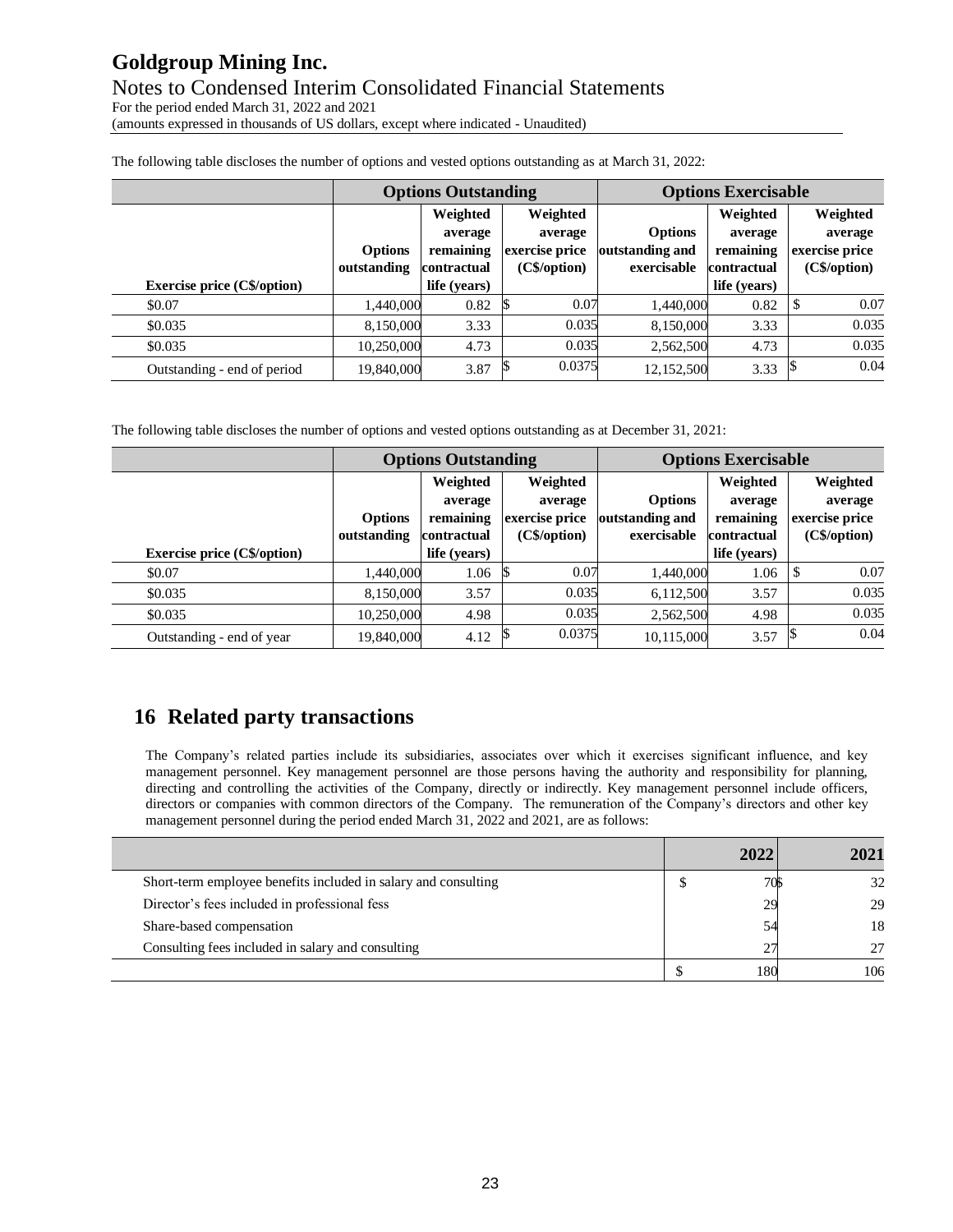For the period ended March 31, 2022 and 2021 (amounts expressed in thousands of US dollars, except where indicated - Unaudited)

Short-term employee benefits include salaries incurred within the last twelve months of the statement of financial position date and other annual employee benefits. They are included in cost of sales, administrative expenses and exploration and evaluation properties.

At March 31, 2022, accounts payable and accrued liabilities includes \$152 (December 31, 2021 - \$135) owing to a director and/or officer and/or companies controlled by the directors.

During the period ended March 31, 2022 the Company paid consulting fees totalling \$27 (2021 - \$27) to companies controlled by directors and/or officers of the Company.

Amounts owing to or from related parties are non-interest bearing, unsecured and due on demand.

# **17 Cost of sales**

| For period ended March 31, |    |      |    |       |  |
|----------------------------|----|------|----|-------|--|
|                            |    | 2022 |    | 2021  |  |
| Mining                     | \$ | 682  | \$ | 3,021 |  |
| Crushing                   |    | 38   |    | 929   |  |
| Plant and Laboratory       |    | 118  |    | 474   |  |
| Mine administration        |    |      |    | 361   |  |
| Machine maintenance        |    | 44   |    | 95    |  |
| Royalty                    |    | 46   |    | 414   |  |
| Change in inventory        |    |      |    | 730   |  |
| Other                      |    | 42   |    | 159   |  |
|                            | \$ | 974  | \$ | 6,183 |  |

### **18 Finance cost**

|                                       |             | For period ended March 31, |                |    |      |
|---------------------------------------|-------------|----------------------------|----------------|----|------|
|                                       | <b>Note</b> |                            | 2022           |    | 2021 |
| Accretion - decommissioning liability |             | ۰D                         | 4              | \$ |      |
| Interest expense – Accendo Loan       | 12          |                            | 44             |    | 45   |
| Interest on lease liabilities         | 13          |                            | 6              |    |      |
| Other finance cost                    |             |                            | $\overline{c}$ |    |      |
|                                       |             |                            | 56             |    |      |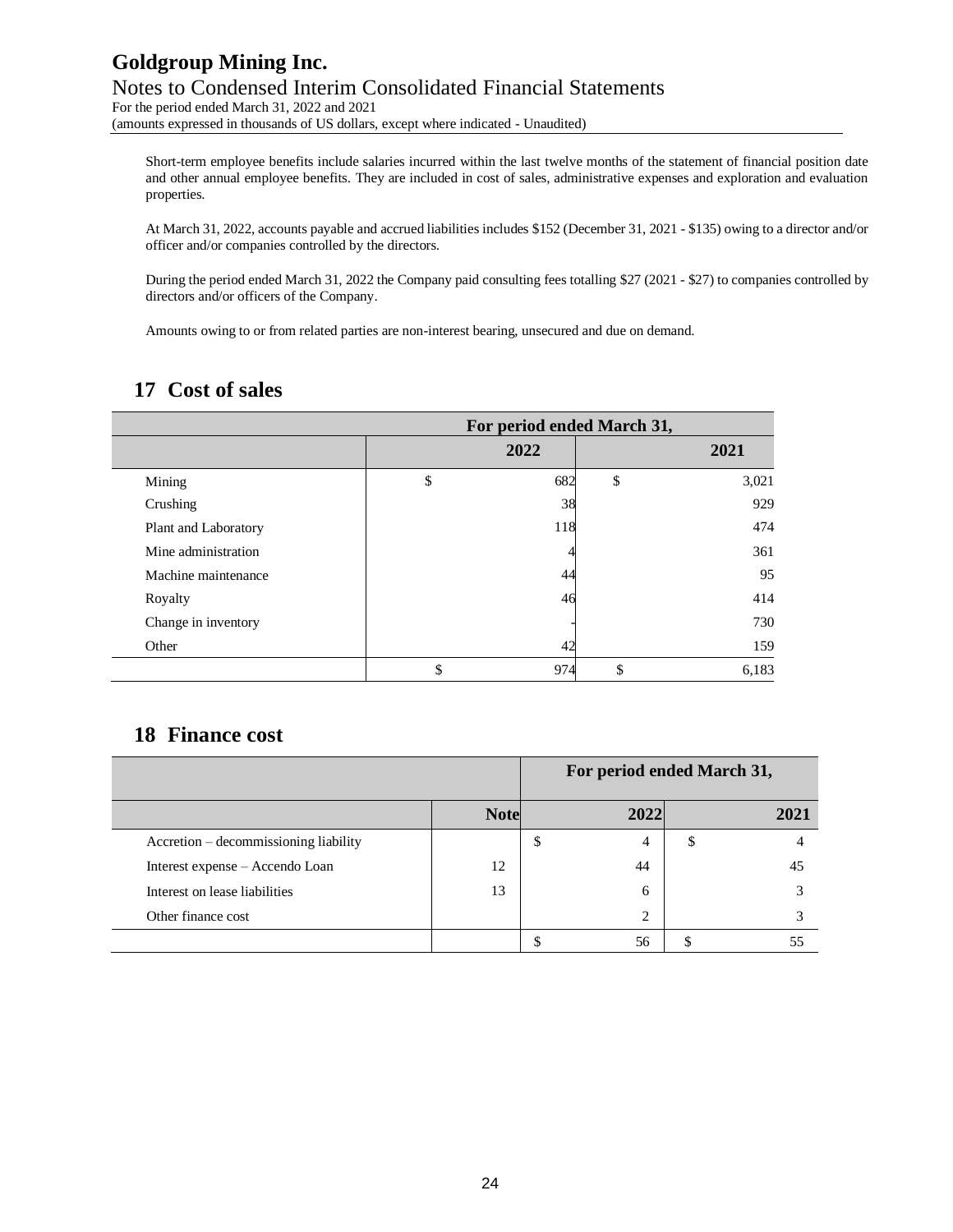# **19 Segmented disclosure**

The Company operates in two geographical and two operating segments. The operating segments are managed separately based on the nature of operations. Mining operations consists of the Cerro Prieto project currently operational.

All of the Company's revenue is generated in Mexico. Other selected financial information by geographical segment is as follows:

|                                                                                     | As at March 31, 2022     |                          |                       | As at December 31, 2021 |                         |                         |  |
|-------------------------------------------------------------------------------------|--------------------------|--------------------------|-----------------------|-------------------------|-------------------------|-------------------------|--|
|                                                                                     | Canada                   | <b>Mexico</b>            | <b>Total</b>          | Canada                  | <b>Mexico</b>           | <b>Total</b>            |  |
| <b>Assets</b><br>Cash and cash<br>equivalents                                       | \$<br>143                | \$<br>1,158              | \$<br>1,301           | \$<br>374               | \$<br>574               | \$<br>948               |  |
| Investments                                                                         |                          |                          | ۰                     | 692                     |                         | 692                     |  |
| Other receivables<br>and prepaid expenses                                           | 130                      | 3,094                    | 3,224                 | 180                     | 3,267                   | 3,447                   |  |
| Inventory                                                                           |                          | 686                      | 686                   |                         | 762                     | 762                     |  |
| Right of use asset                                                                  | 149                      |                          | 149                   | 165                     |                         | 165                     |  |
| Property, plant and<br>equipment<br>Mineral property<br><b>Exploration property</b> | $\overline{\phantom{a}}$ | 1,752<br>970<br>3,588    | 1,752<br>970<br>3,588 |                         | 1,385<br>1,008<br>2,465 | 1,385<br>1,008<br>2,465 |  |
| <b>Liabilities</b><br>Accounts payable and<br>accrued liabilities                   | (1, 477)                 | (6,762)                  | (8,239)               | (1, 477)                | (5,060)                 | (6, 537)                |  |
| Tax payable                                                                         |                          | (3)                      | (3)                   |                         | (3)                     | (3)                     |  |
| Loan payable                                                                        |                          | (1,615)                  | (1,615)               |                         | (1,571)                 | (1,571)                 |  |
| Warrant liability                                                                   | (155)                    | $\overline{\phantom{0}}$ | (155)                 | (255)                   |                         | (255)                   |  |
| Lease liability                                                                     | (153)                    |                          | (153)                 | (168)                   |                         | (168)                   |  |
| Decommissioning<br>obligations                                                      |                          | (2,553)                  | (2,553)               |                         | (2,549)                 | (2,549)                 |  |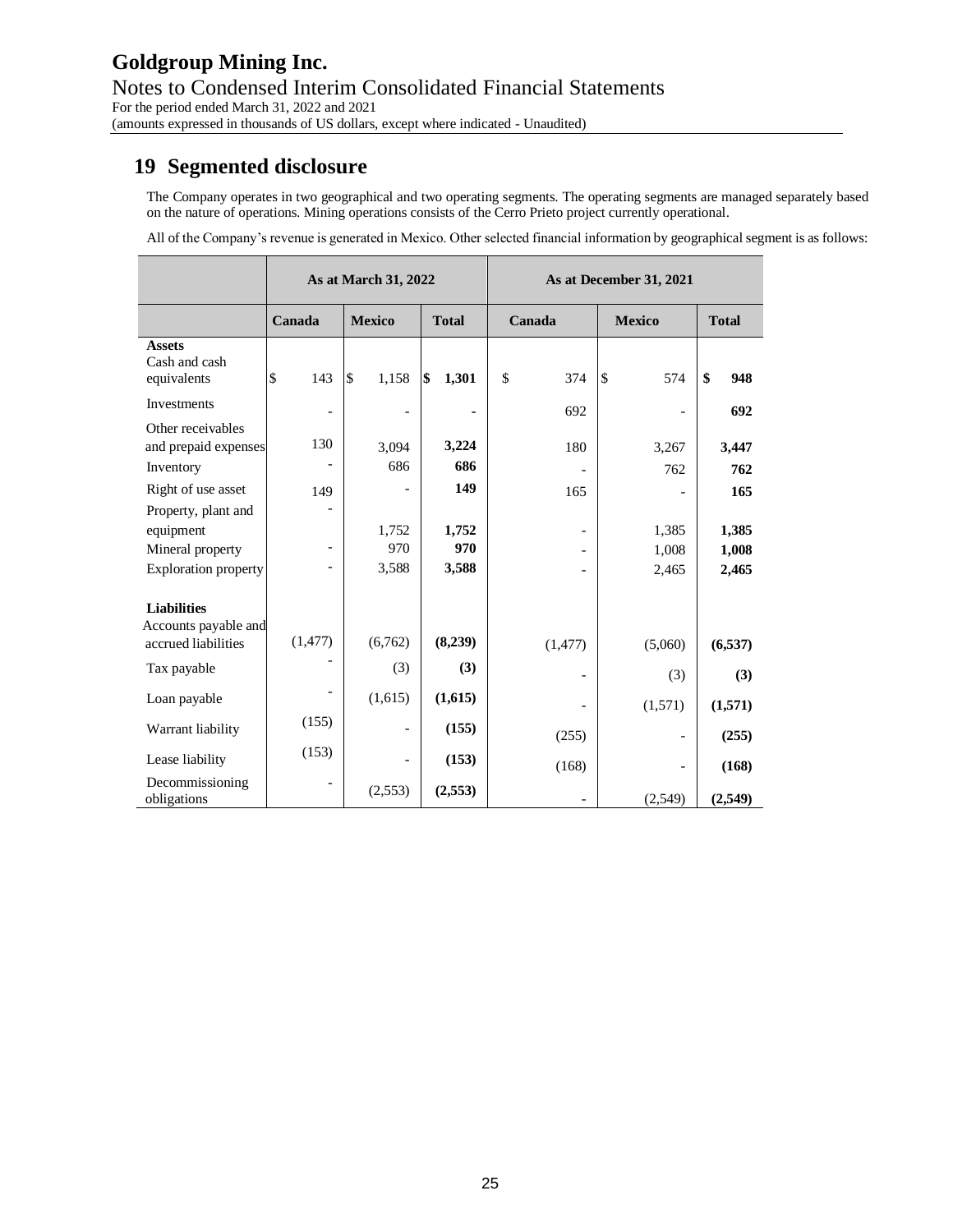For the period ended March 31, 2022 and 2021 (amounts expressed in thousands of US dollars, except where indicated - Unaudited)

|                                           | As at March 31, 2022     |                                |                          |                | As at December 31, 2021  |                                |                          |              |
|-------------------------------------------|--------------------------|--------------------------------|--------------------------|----------------|--------------------------|--------------------------------|--------------------------|--------------|
|                                           | Production               | <b>Exploration</b>             | Corporate                | <b>Total</b>   | <b>Production</b>        | <b>Exploration</b>             | Corporate                | <b>Total</b> |
| <b>Assets</b>                             |                          |                                |                          |                |                          |                                |                          |              |
| Cash and cash<br>equivalents              | \$<br>1,158              | \$<br>$\overline{\phantom{a}}$ | \$<br>143                | \$<br>1,301    | 582                      | \$<br>$\overline{\phantom{a}}$ | \$<br>366                | \$<br>948    |
| Investments                               | $\overline{\phantom{0}}$ | $\qquad \qquad -$              | $\overline{\phantom{a}}$ | $\blacksquare$ | $\overline{\phantom{a}}$ | $\overline{\phantom{a}}$       | 692                      | 692          |
| Other receivables and<br>prepaid expenses | 3,094                    | $\qquad \qquad \blacksquare$   | 130                      | 3,224          | 3,267                    |                                | 180                      | 3,447        |
| Inventory                                 | 686                      | $\overline{\phantom{a}}$       | $\overline{\phantom{0}}$ | 686            | 762                      | $\overline{\phantom{a}}$       |                          | 762          |
| Right of use asset                        |                          | $\overline{\phantom{a}}$       | 149                      | 149            |                          | $\overline{\phantom{a}}$       | 165                      | 165          |
| Property, plant and<br>equipment          | 1,752                    | $\qquad \qquad -$              | $\overline{\phantom{a}}$ | 1,752          | 1,385                    |                                | $\overline{\phantom{a}}$ | 1,385        |
| Mineral property                          | 970                      | $\qquad \qquad -$              | $\overline{\phantom{a}}$ | 970            | 1,008                    |                                | $\overline{\phantom{0}}$ | 1,008        |
| <b>Exploration property</b>               | $\overline{\phantom{0}}$ | 3,588                          | $\overline{\phantom{a}}$ | 3,588          | $\overline{\phantom{a}}$ | 2,465                          | $\overline{\phantom{a}}$ | 2,465        |
| <b>Total assets</b>                       | \$<br>7,660              | 3,588                          | \$<br>422                | \$<br>11,670   | 7,004                    | 2,465                          | \$<br>1,403              | 10,872<br>\$ |

Selected financial information by operating segments is as follows:

For the period ended March 31, 2022

|                            | Corporate                | <b>Cerro Prieto</b> | <b>Total</b> |
|----------------------------|--------------------------|---------------------|--------------|
| Revenue                    | $\overline{\phantom{0}}$ | 552                 | 552          |
|                            |                          |                     |              |
| Income before income taxes | (213)                    | (647)               | (860)        |

For the period ended March 31, 2021

|                                   | Corporate | <b>Cerro Prieto</b> | <b>Total</b> |
|-----------------------------------|-----------|---------------------|--------------|
| Revenue                           |           | 7.349               | 7,349        |
|                                   |           |                     |              |
| (Loss) income before income taxes | (409)     | 234                 | (175)        |

### **20 Commitments**

- a. In 2011, the Company acquired the Caballo Blanco project held previously by Almaden Minerals Ltd. ("Almaden"). As part of the consideration, the Company may have to issue up to an additional 7.0 million common shares of the Company upon achievement of certain project milestones. As a result, the Company recorded a contingent share consideration of \$3,305 (December 31, 2020 - \$3,305). Subsequent to the sale of Caballo Blanco to Timmins Gold in fiscal 2014, the terms of these contingent shares remained unchanged. Pursuant to a plan of arrangement the right to receive shares has been transferred to Almadex Minerals Limited.
- b. The Company was entitled to receive an additional contingent consideration from the 2014 Caballo Blanco sale of \$5.0 million ("Contingent Gain") that would become payable in cash, Timmins Gold shares, or a